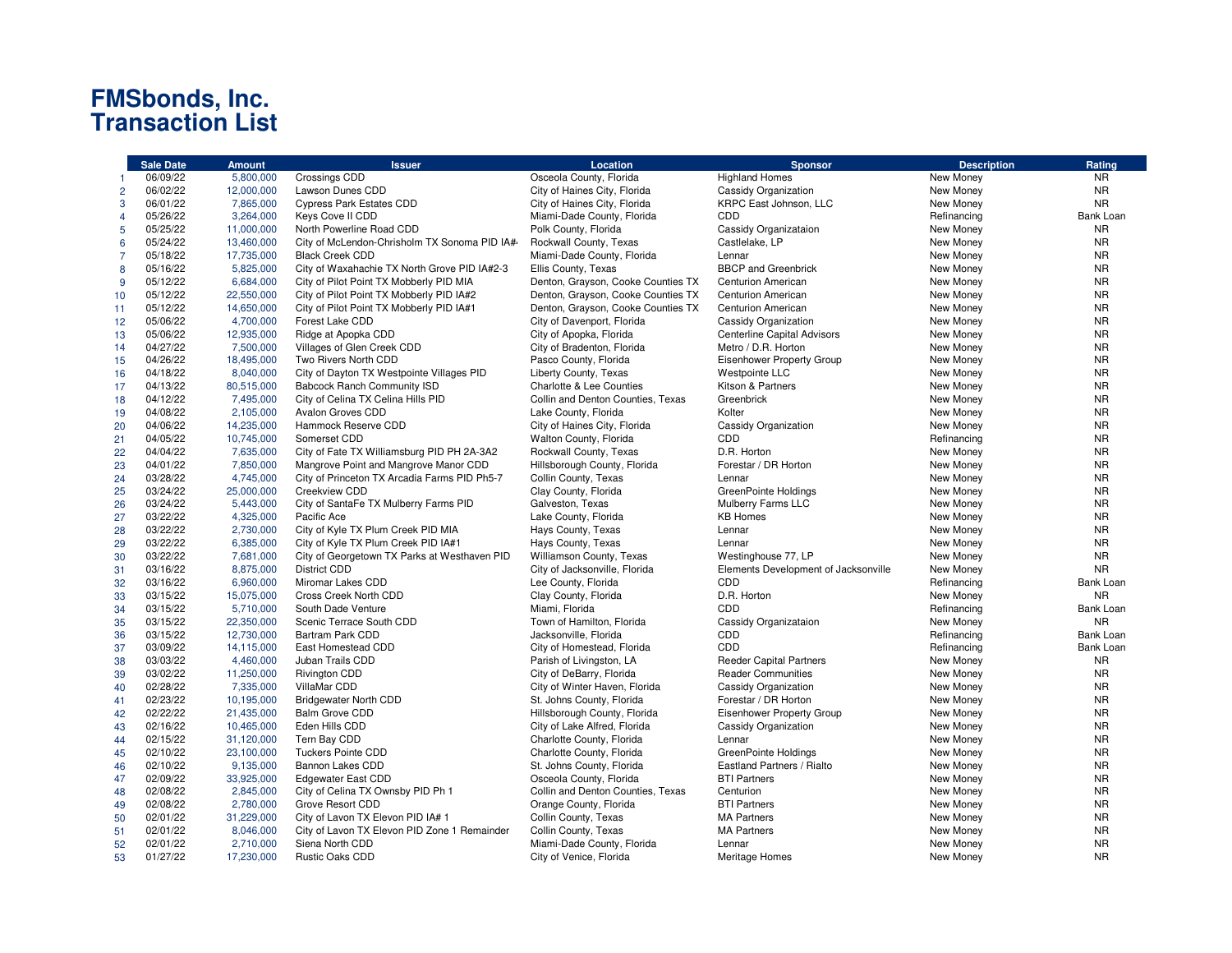|     | <b>Sale Date</b> | <b>Amount</b> | <b>Issuer</b>                                    | Location                            | <b>Sponsor</b>                                 | <b>Description</b> | Rating    |
|-----|------------------|---------------|--------------------------------------------------|-------------------------------------|------------------------------------------------|--------------------|-----------|
| 54  | 01/27/22         | 5,155,000     | Saddle Creek Preserve of Polk County CDD         | Polk County, Florida                | Lennar                                         | New Money          | <b>NR</b> |
| 55  | 01/25/22         | 16,850,000    | Midcity Improvement District                     | City of Huntsville, AL              | Rex Commercial Properties, Inc.                | New Money          | <b>NR</b> |
| 56  | 01/24/22         | 4.400.000     | <b>Bridgewalk CDD</b>                            | Osceola County, Florida             | Lennar                                         | New Money          | <b>NR</b> |
| 57  | 01/20/22         | 15,085,000    | Silver Palms West CDD                            | Miami-Dade County, Florida          | Lennar                                         | New Money          | <b>NR</b> |
| 58  | 01/19/22         | 11,840,000    | <b>Reunion West CDD</b>                          | Osceola County, Florida             | CDD                                            | Refinancing        | <b>NR</b> |
| 59  | 01/18/22         | 11,735,000    | City of Sinton TX Somerset PID IA#1              | San Patricio County, Texas          | Somerset Land Company, LLC                     | New Money          | <b>NR</b> |
| 60  | 01/13/22         | 11,700,000    | Two Rivers West CDD                              | Pasco County, Florida               | Eisenhower Property Group                      | New Money          | <b>NR</b> |
| 61  | 01/13/22         | 8,400,000     | Two Rivers North CDD                             | Pasco County, Florida               | Eisenhower Property Group                      | New Money          | <b>NR</b> |
| 62  | 01/12/22         | 9,710,000     | <b>Storey Drive CDD</b>                          | City of Orlando, Florida            | Lennar                                         | New Money          | <b>NR</b> |
| 63  | 01/11/22         | 8,060,000     | City of Celina TX Sutton Fields East PH1         | Collin and Denton Counties, Texas   | Centurion                                      | New Money          | <b>NR</b> |
| 64  | 01/11/22         | 4,680,000     | Rhodine Road North CDD                           | Hillsborough County, Florida        | <b>Highland Homes</b>                          | New Money          | <b>NR</b> |
| 65  | 01/11/22         | 5,250,000     | Villages of Glen Creek CDD                       | City of Bradenton, Florida          | Metro / GTIS                                   | New Money          | <b>NR</b> |
| 66  | 12/21/21         | 4,650,000     | Town of Little Elm TX Spiritas East PID          | Denton County, Texas                | <b>Centurion American</b>                      | New Money          | <b>NR</b> |
| 67  | 12/15/21         | 14,000,000    | City of San Marcos TX Whisper South PID          | Hays County, Texas                  | McDonald Development Group                     | New Money          | <b>NR</b> |
| 68  | 12/14/21         | 20,784,000    | City of Celina TX SuttonFields II PID            | Collin and Denton Counties, Texas   | <b>Centurion American</b>                      | New Money          | <b>NR</b> |
| 69  | 12/14/21         | 8,300,000     | City of Celina TX Hillside Village PID           | Collin and Denton Counties, Texas   | Wynne / Jackson                                | New Money          | <b>NR</b> |
| 70  | 12/13/21         | 9,150,000     | City of Liberty Hill TX Butler Farms PID MIA     | Williamson County, Texas            | <b>MA Partners</b>                             | New Money          | <b>NR</b> |
| 71  | 12/13/21         | 24,750,000    | City of Liberty Hill TX Butler Farms PID IA #1-2 | Williamson County, Texas            | <b>MA Partners</b>                             | New Money          | <b>NR</b> |
| 72  | 12/08/21         | 16,610,000    | Fallschase CDD                                   | Leon County, Florida                | RMDC, Inc.                                     | New Money          | <b>NR</b> |
| 73  | 12/07/21         | 5,405,000     | Town of Little Elm TX Valencia PID IA #3         | Denton County, Texas                | Centurion / Breazer Homes                      | New Money          | <b>NR</b> |
| 74  | 11/30/21         | 13,070,000    | Park East CDD                                    | City of Polant City, Florida        | Eisenhower Property Group                      | New Money          | <b>NR</b> |
| 75  | 11/30/21         | 9,230,000     | Club Municipal Management District No. 1 TX      | City of Heath, Texas                | HGYC, LLC                                      | New Money          | <b>NR</b> |
| 76  | 11/22/21         | 7,560,000     | Triple Creek CDD                                 | Hillsborough County, Florida        | GreenPointe Holdings                           | New Money          | <b>NR</b> |
| 77  | 11/18/21         | 3,855,000     | Ocala Preserve CDD                               | Marion County, Florida              | Forestar                                       | New Money          | <b>NR</b> |
| 78  | 11/16/21         | 10,140,000    | Centre Lake CDD                                  | Town of Miami Lakes, Florida        | Lennar                                         | New Money          | <b>NR</b> |
| 79  | 11/10/21         | 9,105,000     | <b>Stellar North CDD</b>                         | Miami-Dade County, Florida          | Kolter                                         | New Money          | <b>NR</b> |
|     | 11/09/21         | 12,604,000    | City of Celina TX Parks at Wilson Creek PID MIA  | Collin and Denton Counties, Texas   | <b>Cambridge Companies</b>                     |                    | <b>NR</b> |
| 80  | 11/09/21         |               |                                                  | Collin and Denton Counties. Texas   |                                                | New Money          | <b>NR</b> |
| 81  |                  | 7,373,000     | City of Celina TX Parks at Wilson Creek PID Ph1  |                                     | <b>Cambridge Companies</b><br>Mehan and Snider | New Money          | <b>NR</b> |
| 82  | 11/08/21         | 8,828,000     | City of New Braunfels TX Solms Landing PID       | Comal and Guadalupe Counties, Texas |                                                | New Money          |           |
| 83  | 11/08/21         | 6,977,000     | City of Venus TX Patriot Estates PID             | Johnson and Ellis Couties, Texas    | <b>LGI Homes</b>                               | New Money          | <b>NR</b> |
| 84  | 11/04/21         | 14,550,000    | North Park Isle CDD                              | City of Plant City, Florida         | Eisenhower Property Group                      | New Money          | <b>NR</b> |
| 85  | 11/04/21         | 8,250,000     | Six Mile Creek CDD                               | St. Johns County, Florida           | GreenPointe                                    | New Money          | <b>NR</b> |
| 86  | 11/03/21         | 10,215,000    | Pine Isle CDD                                    | Miami-Dade County, Florida          | Lennar                                         | New Money          | <b>NR</b> |
| 87  | 11/02/21         | 5,295,000     | Grand Oaks CDD                                   | St. Johns County, Florida           | <b>SE Land Ventures</b>                        | New Money          | <b>NR</b> |
| 88  | 10/28/21         | 7,415,000     | Hawkstone CDD                                    | Hillsborough County, Florida        | JEN Florida 32, LLC                            | New Money          | <b>NR</b> |
| 89  | 10/27/21         | 4,175,000     | Aviary at Rutland Ranch CDD                      | Manatee County, Florida             | Falkner                                        | New Money          | <b>NR</b> |
| 90  | 10/27/21         | 9,800,000     | North AR-1 of Pasco CDD                          | Pasco County, Florida               | Metro / Dune                                   | New Money          | <b>NR</b> |
| 91  | 10/20/21         | 9,600,000     | Mirada CDD                                       | Pasco County, Florida               | Metro                                          | New Money          | <b>NR</b> |
| 92  | 10/26/21         | 10,508,000    | City of Bee Cave, TX (Backyard PID)              | Travis County, Texas                | JPD Backyard Finance, LLC                      | New Money          | <b>NR</b> |
| 93  | 10/21/21         | 10,215,000    | City of Hutto TX (Cottonwood Creek PID)          | Williamson County, Texas            | Lennar                                         | New Money          | <b>NR</b> |
| 94  | 10/21/21         | 13,427,000    | City of Hutto TX (Durango Farms PID)             | Williamson County, Texas            | <b>MA Partners</b>                             | New Money          | <b>NR</b> |
| 95  | 10/19/21         | 11,195,000    | City of Kyle TX (6 Creeks PID)                   | Hays County, Texas                  | Hanna / Magee                                  | New Money          | <b>NR</b> |
| 96  | 10/18/21         | 8,000,000     | City of Haslet TX (Haslet PID)                   | Tarrant and Denton Counties, Texas  | Westwood Land Development                      | New Money          | <b>NR</b> |
| 97  | 10/14/21         | 7,495,000     | Sandmine Road CDD                                | Polk County, Florida                | Pulte Group                                    | New Money          | <b>NR</b> |
| 98  | 10/13/21         | 7,020,000     | Stonewater CDD                                   | City of Cape Coral, Florida         | D.R. Horton                                    | New Money          | <b>NR</b> |
| 99  | 10/06/21         | 81,175,000    | North Parkway MMD No. 1 Major Improvement        | Collin and Denton Counties, Texas   | <b>Centurion American</b>                      | New Money          | <b>NR</b> |
| 100 | 10/06/21         | 13,300,000    | North Parkway MMD No. 1 Phase 1A & 1B            | Collin and Denton Counties, Texas   | <b>Centurion American</b>                      | New Money          | <b>NR</b> |
| 101 | 10/05/21         | 7,150,000     | Summer Woods CDD                                 | Manatee County, Florida             | Kolter                                         | New Money          | <b>NR</b> |
| 102 | 10/05/21         | 17,605,000    | Epperson North CDD                               | Pasco County, Florida               | Metro                                          | New Money          | <b>NR</b> |
| 103 | 09/30/21         | 30,315,000    | LTC Ranch West Residential CDD                   | City of Port St. Lucie, Florida     | GreenPointe Holdings                           | New Money          | <b>NR</b> |
| 104 | 09/30/21         | 20,695,000    | <b>Timber Creek Southwest CDD</b>                | Lee County, Florida                 | Lennar                                         | New Money          | <b>NR</b> |
| 105 | 09/28/21         | 5,255,000     | City of Celina TX (Wells South PID)              | Collin and Denton Counties, Texas   | Hillwood                                       | New Money          | <b>NR</b> |
| 106 | 09/27/21         | 5,088,000     | City of Princeton (Winchester PID)               | Collin County, Texas                | D.R. Horton                                    | New Money          | <b>NR</b> |
| 107 | 09/24/21         | 95,770,000    | Avenir CDD                                       | Palm Beach Gardens, Florida         | Avenir, LLC                                    | New Money          | <b>NR</b> |
| 108 | 09/24/21         | 16,780,000    | Gracewater Sarasota CDD                          | Sarasota County, Florida            | Gracewater Community Dev., LLC                 | New Money          | <b>NR</b> |
| 109 | 09/23/21         | 5,355,000     | Leomas Landing CDD                               | City of Lake Wales, Florida         | Metro / Hawk Leomas, LLC                       | New Money          | <b>NR</b> |
| 110 | 09/21/21         | 9,335,000     | Wind Meadows South CDD                           | City of Bartow, Florida             | <b>Highland Homes</b>                          | New Money          | <b>NR</b> |
| 111 | 09/17/21         | 550,000       | Palm Glades CDD                                  | Miami-Dade County, Florida          | Lennar                                         | New Money          | <b>NR</b> |
|     |                  |               |                                                  |                                     |                                                |                    |           |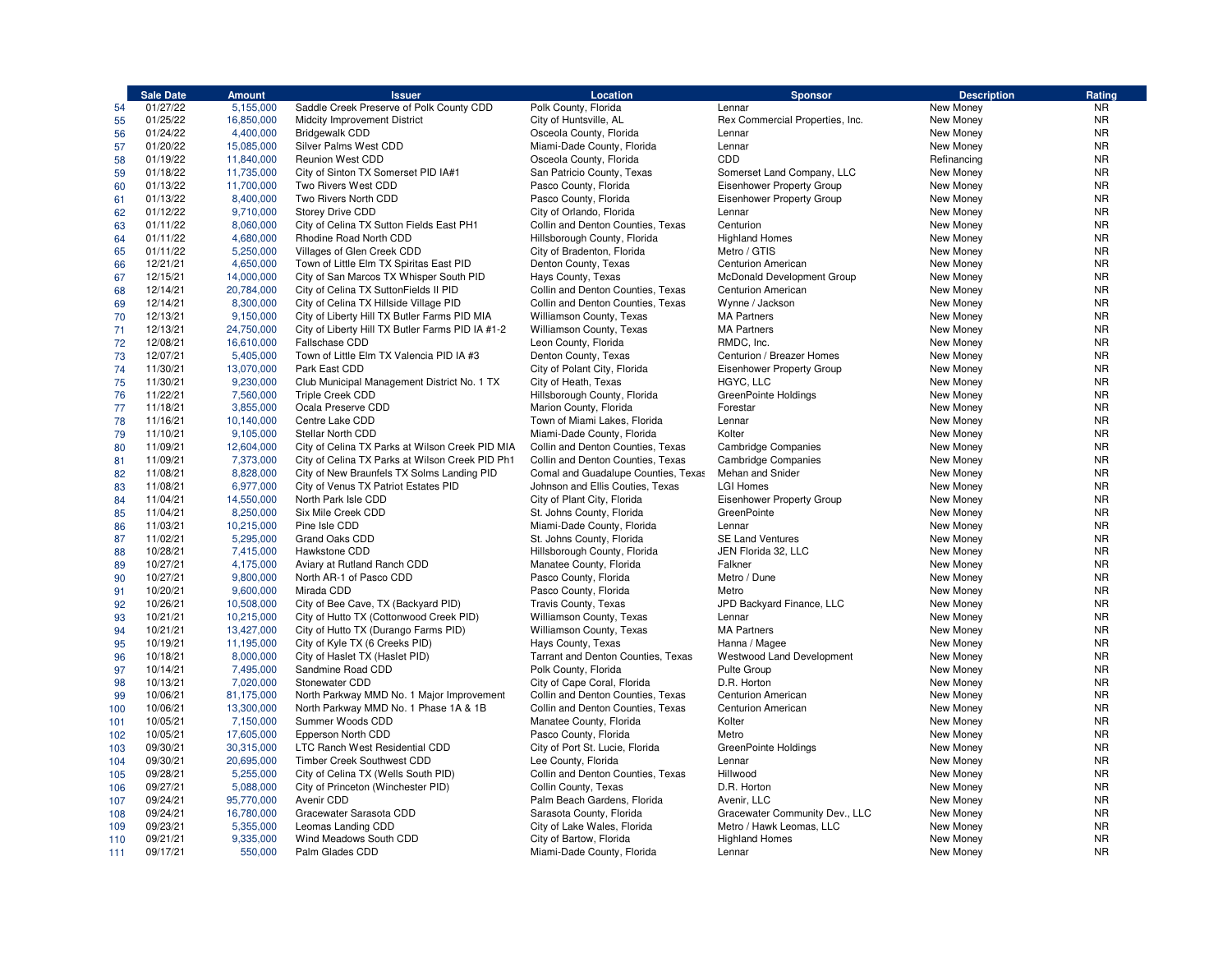|     | <b>Sale Date</b> | <b>Amount</b> | <b>Issuer</b>                            | Location                          | <b>Sponsor</b>                   | <b>Description</b> | Rating    |
|-----|------------------|---------------|------------------------------------------|-----------------------------------|----------------------------------|--------------------|-----------|
| 112 | 09/15/21         | 3,200,000     | Everlands CDD                            | City of Palm Bay, Florida         | Lennar                           | New Money          | <b>NR</b> |
| 113 | 09/15/21         | 5,480,000     | Quail Roost CDD                          | Miami-Dade County, Florida        | Lennar                           | New Money          | <b>NR</b> |
| 114 | 09/15/21         | 3,095,000     | Union Park East CDD                      | Pasco County, Florida             | Metro / DR Horton                | New Money          | <b>NR</b> |
| 115 | 09/09/21         | 6,765,000     | Summerstone CDD                          | Pasco County, Florida             | Forestar / DR Horton             | New Money          | <b>NR</b> |
| 116 | 08/24/21         | 11,170,000    | Southshore Bay CDD                       | Hillsborough County, Florida      | Metro / Dune                     | New Money          | <b>NR</b> |
| 117 | 08/23/21         | 14,687,000    | Plano, TX (Collin Creek West PID)        | Collin and Denton Counties, Texas | Centurion American               | New Money          | <b>NR</b> |
| 118 | 08/23/21         | 32,761,000    | Plano, TX (Collin Creek East PID)        | Collin and Denton Counties, Texas | <b>Centurion American</b>        | New Money          | <b>NR</b> |
| 119 | 08/20/21         | 4,325,000     | Osceola Village Center CDD               | City of Kissimmee, Florida        | JEN Florida 40, LLC              | New Money          | <b>NR</b> |
| 120 | 08/19/21         | 8,145,000     | Elmendorf, TX (Hickory Ridge PID IA#1)   | Bexar and Wilson Counties, Texas  | McDonald Development Group       | New Money          | <b>NR</b> |
| 121 | 08/11/21         | 18,995,000    | River Hall CDD                           | Lee County, Florida               | CDD                              | Refinancing        | <b>NR</b> |
| 122 | 08/10/21         | 20,270,000    | Justin, TX (Timberbrook PID No. 1 IA#2)  | Denton County, Texas              | <b>Bloomfield Homes</b>          | New Money          | <b>NR</b> |
| 123 | 08/05/21         | 13,550,000    | Kaufman FWSD No. 1-D                     | Kaufman County, Texas             | Siepiela Development Corporation | New Money          | <b>NR</b> |
| 124 | 08/04/21         | 5.890.000     | Hills of Minneola CDD                    | City of Minneola, Florida         | JEN Florida 30, LLC              | New Money          | <b>NR</b> |
| 125 | 07/29/21         | 6,000,000     | Summit View CDD                          | City of Dade City, FL             | JES Properties, Inc.             | New Money          | <b>NR</b> |
| 126 | 07/28/21         | 8,135,000     | Crystal Cay CDD                          | Miami-Dade County, Florida        | Lennar                           | New Money          | <b>NR</b> |
| 127 | 07/27/21         | 3,644,000     | Aubrey, TX (Jackson Ridge PID Ph 3a)     | Denton County, Texas              | Pulte                            | New Money          | <b>NR</b> |
| 128 | 07/27/21         | 10,000,000    | <b>Brightwater CDD</b>                   | Lee County, Florida               | Metro                            | New Money          | <b>NR</b> |
| 129 | 07/27/21         | 2,896,000     | Anna, TX (Sherley Tract PID MIA)         | Collin County, Texas              | <b>Centurion American</b>        | New Money          | <b>NR</b> |
|     | 07/27/21         | 9,400,000     | Anna, TX (Sherley Tract PID IA#1)        | Collin County, Texas              | <b>Centurion American</b>        | New Money          | <b>NR</b> |
| 130 | 07/21/21         |               | Oak Point, TX (Wildridge PID IA#4)       |                                   | Castlelake                       | New Money          | <b>NR</b> |
| 131 | 07/20/21         | 4,190,000     |                                          | Denton County, Texas              | <b>Centurion American</b>        | New Money          | <b>NR</b> |
| 132 |                  | 12,115,000    | Marble Falls, TX (Thunder Rock PID IA#1) | <b>Burnet County, Texas</b>       |                                  |                    | <b>NR</b> |
| 133 | 07/20/21         | 5,345,000     | Marble Falls, TX (Thunder Rock PID MIA)  | <b>Burnet County, Texas</b>       | <b>Centurion American</b>        | New Money          |           |
| 134 | 07/14/21         | 20,355,000    | <b>Reunion East CDD</b>                  | Osceola County, Florida           | <b>Encore Funds</b>              | New Money          | <b>NR</b> |
| 135 | 07/13/21         | 2,850,000     | Eureka Grove CDD                         | Miami-Dade County, Florida        | Lennar                           | New Money          | <b>NR</b> |
| 136 | 07/08/21         | 17,220,000    | Astonia CDD                              | Polk County, Florida              | <b>Highland Homes</b>            | New Money          | <b>NR</b> |
| 137 | 07/07/21         | 19,810,000    | Westside Haines City CDD                 | Polk County, Florida              | Cassidy Organization             | New Money          | <b>NR</b> |
| 138 | 07/07/21         | 4,050,000     | <b>Bent Creek CDD</b>                    | City of Ft. Pierce, Florida       | Lennar                           | New Money          | <b>NR</b> |
| 139 | 06/28/21         | 2,449,000     | Homestead 50 CDD                         | City of Homestead, Florida        | CDD                              | Refinancing        | <b>NR</b> |
| 140 | 06/25/21         | 89,995,623    | Farms of New Kent CDA                    | New Kent County, Virginia         | Kent Farms Holding Co., LLC      | New Money          | <b>NR</b> |
| 141 | 06/17/21         | 1,745,000     | Ventana CDD                              | Hillsborough County, Florida      | Eisenhower Property Group        | New Money          | <b>NR</b> |
| 142 | 06/16/21         | 6,600,000     | Zephyr Lakes CDD                         | City of Zephyrhills, Florida      | Metro / Dune                     | New Money          | <b>NR</b> |
| 143 | 06/16/21         | 4,070,000     | Lancaster Co, SC Walnut Creek Impt Dist  | Lancaster County, South Carolina  | Lennar                           | New Money          | <b>NR</b> |
| 144 | 06/14/21         | 5,657,000     | Red Oak, TX (Red Oak PID IA#1            | Ellis County, Texas               | Amalgamated Development          | New Money          | <b>NR</b> |
| 145 | 06/14/21         | 2,856,000     | Terracina CDD                            | County of Palm Beach, Florida     | CDD                              | Refinancing        | Bank Loan |
| 146 | 06/09/21         | 3,490,000     | Avalon Groves CDD                        | Lake County, Florida              | Forestar                         | New Money          | <b>NR</b> |
| 147 | 06/08/21         | 16,750,000    | Lakeshore Villages Master CDD            | Parish of St. Tammany, Louisiana  | D.R. Horton                      | New Money          | <b>NR</b> |
| 148 | 06/08/21         | 21,870,000    | <b>Babcock Ranch Community ISD</b>       | Charlotte County, Florida         | Kitson & Partners                | New Money          | <b>NR</b> |
| 149 | 06/08/21         | 1,860,000     | Celina, TX (Wells North PID IA#5)        | Collin and Denton Counties, Texas | Hillwood                         | New Money          | <b>NR</b> |
| 150 | 06/07/21         | 17,679,000    | Crandall, TX (Cartwright Ranch PID IA#1) | Kaufman County, Texas             | <b>Centurion American</b>        | New Money          | <b>NR</b> |
| 151 | 06/07/21         | 11,987,000    | Crandall, TX (Cartwright Ranch PID MIA)  | Kaufman County, Texas             | <b>Centurion American</b>        | New Money          | <b>NR</b> |
| 152 | 06/02/21         | 5,875,000     | East 547 CDD                             | City of Davenport, Florida        | <b>Highland Homes</b>            | New Money          | <b>NR</b> |
| 153 | 06/02/21         | 5,885,000     | South Creek CDD                          | Hillsborough County, Florida      | Lennar                           | New Money          | <b>NR</b> |
| 154 | 05/27/21         | 13,600,000    | North AR-1 of Pasco CDD                  | Pasco County, Florida             | Metro                            | New Money          | <b>NR</b> |
| 155 | 05/27/21         | 8,730,000     | Chapel Creek CDD                         | Pasco County, Florida             | <b>Highland Homes</b>            | New Money          | <b>NR</b> |
| 156 | 05/24/21         | 3,123,000     | Princeton, TX (Brookside PID Ph 2-3)     | Collin County, Texas              | Meritage Homes                   | New Money          | <b>NR</b> |
| 157 | 05/24/21         | 6,030,000     | Storey Park CDD                          | City of Orlando, Florida          | Lennar                           | New Money          | <b>NR</b> |
| 158 | 05/18/21         | 2,864,000     | Copper Oaks CDD                          | Lee County, Florida               | CDD                              | Refinancing        | <b>NR</b> |
| 159 | 05/07/21         | 3,121,000     | South Fork East CDD                      | Hillsborough County, Florida      | CDD                              | Refinancing        | <b>NR</b> |
| 160 | 05/06/21         | 3,290,000     | Summer Woods CDD                         | Manatee County, Florida           | Kolter                           | New Money          | <b>NR</b> |
| 161 | 05/05/21         | 8,080,000     | Manor, TX (Manor Heights PID MIA)        | Travis County, Texas              | D.R. Horton                      | New Money          | <b>NR</b> |
| 162 | 05/05/21         | 7,305,000     | Manor, TX (Manor Heights PID IA#1-2)     | Travis County, Texas              | D.R. Horton                      | New Money          | <b>NR</b> |
| 163 | 05/01/21         | 9,560,000     | West Port CDD                            | Charlotte County, Florida         | Kolter                           | New Money          | <b>NR</b> |
| 164 | 04/20/21         | 4,990,000     | Hammock Reserve CDD                      | Haines City, Florida              | Kolter                           | New Money          | <b>NR</b> |
| 165 | 04/15/21         | 9,710,000     | Verano #3 CDD                            | City of Port St. Lucie, Florida   | Kolter                           | New Money          | <b>NR</b> |
| 166 | 04/15/21         | 6,015,000     | East Bonita Beach Road CDD               | City of Bonita Springs, Florida   | Forestar / DR Horton             | New Money          | <b>NR</b> |
| 167 | 04/15/21         | 6,332,000     | Park Place CDD                           | Hillsborough County, Florida      | CDD                              | Refinancing        | Bank Loan |
| 168 | 04/13/21         | 6,135,000     | Cordoba Ranch CDD                        | Hillsborough County, Florida      | <b>CDD</b>                       | Refinancing        | <b>NR</b> |
| 169 | 04/09/21         | 3,220,000     | Lakewood Park CDD                        | City of Deland, Florida           | Lakewood Park Project I LLC      | New Money          | <b>NR</b> |
|     |                  |               |                                          |                                   |                                  |                    |           |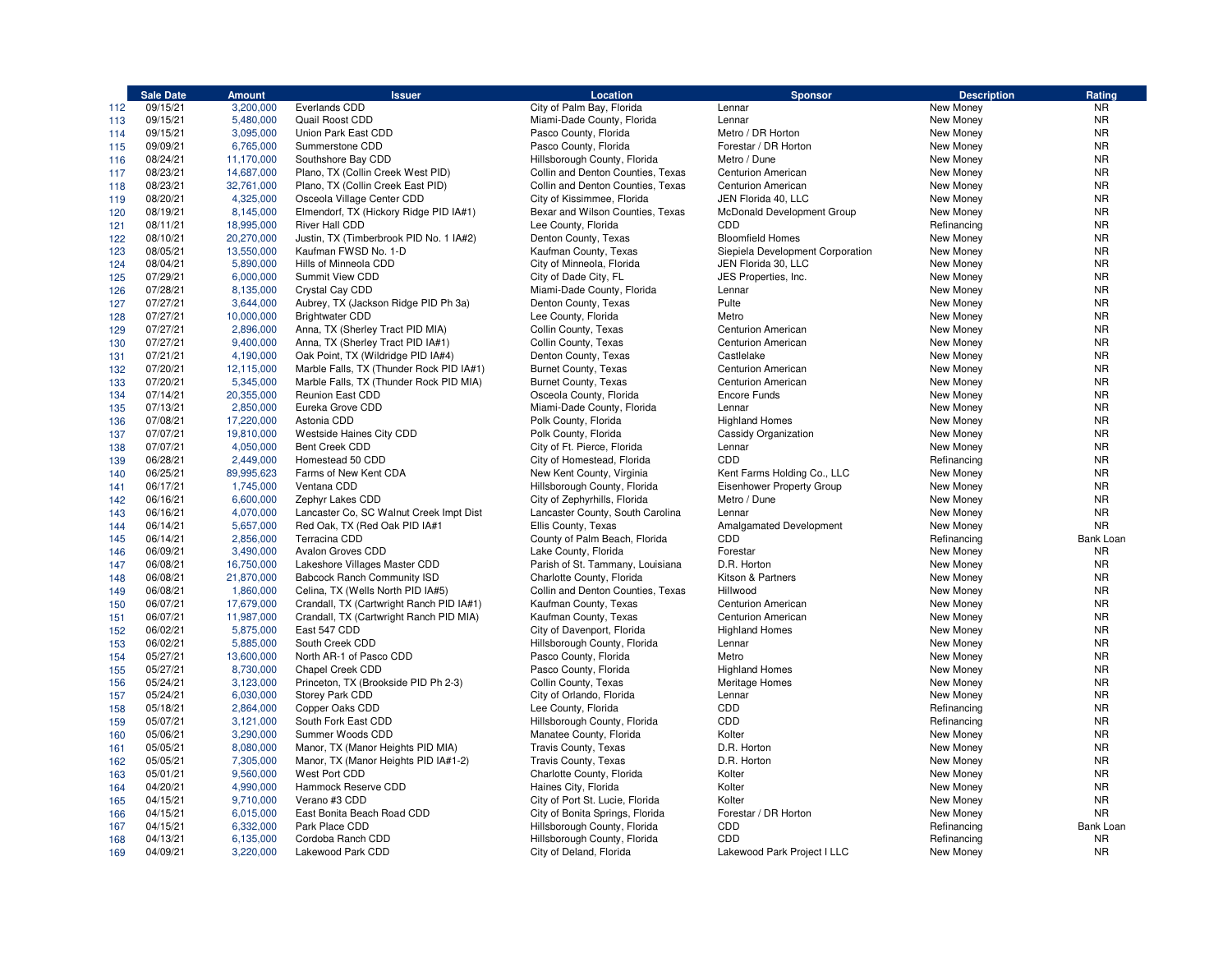|     | <b>Sale Date</b> | <b>Amount</b> | <b>Issuer</b>                             | Location                                     | Sponsor                              | <b>Description</b> | Rating    |
|-----|------------------|---------------|-------------------------------------------|----------------------------------------------|--------------------------------------|--------------------|-----------|
| 170 | 04/08/21         | 15,355,000    | <b>River Glen CDD</b>                     | Nassau County, Florida                       | D.R. Horton                          | New Money          | <b>NR</b> |
| 171 | 04/08/21         | 2,715,000     | River Glen CDD                            | Nassau County, Florida                       | CDD                                  | Refinancing        | S&P: BBB+ |
| 172 | 04/01/21         | 16,645,000    | V-Dana CDD                                | Lee County, Florida                          | Cameratta Companies                  | New Money          | <b>NR</b> |
| 173 | 04/01/21         | 13,990,000    | Shingle Creek CDD                         | Osceola County, Florida                      | Lennar                               | New Money          | <b>NR</b> |
| 174 | 04/01/21         | 6,470,000     | Hutto, TX (Emory Crossing PID)            | Williamson County, Texas                     | <b>Taylor Morrison</b>               | New Money          | <b>NR</b> |
| 175 | 03/23/21         | 7,975,000     | West Villages ID (Unit No. 7)             | City of North Port, Florida                  | <b>Mattamy Homes</b>                 | New Money          | <b>NR</b> |
| 176 | 03/31/21         | 13,000,000    | West Villages ID (Unit No. 8)             | City of North Port, Florida                  | <b>Mattamy Homes</b>                 | New Money          | <b>NR</b> |
| 177 | 03/23/21         | 3,925,000     | Midlothian, TX (Redden Farms PID MIA)     | Ellis County, Texas                          | Hines                                | New Money          | <b>NR</b> |
| 178 | 03/23/21         | 10,410,000    | Midlothian, TX (Redden Farms PID IA#1-2)  | Ellis County, Texas                          | Hines                                | New Money          | <b>NR</b> |
| 179 | 03/18/21         | 5,195,000     | Tamarindo CDD                             | Collier County, Florida                      | Forestar / DR Horton                 | New Money          | <b>NR</b> |
| 180 | 03/16/21         | 8,125,000     | Cutler Cay CDD                            | Miami-Dade County, Florida                   | CDD                                  | Refinancing        | Bank Loan |
| 181 | 03/16/21         | 15,505,000    | Stillwater CDD                            | St Johns County, Florida                     | Lennar                               | New Money          | <b>NR</b> |
| 182 | 03/10/21         | 6,625,000     | Medina County, TX (Woodlands PID MIA)     | Medina County, Texas                         | Woodland Group, LLC                  | New Money          | <b>NR</b> |
| 183 | 03/10/21         | 6,625,000     | Medina County, TX (Woodlands PID IA#1)    | Medina County, Texas                         | Woodland Group, LLC                  | New Money          | <b>NR</b> |
| 184 | 03/09/21         | 7,040,000     | Lake Emma CDD                             | Lake County, Florida                         | Lennar                               | New Money          | <b>NR</b> |
| 185 | 03/03/21         | 7,820,000     | Kingman Gate CDD                          | City of Homestead, Florida                   | Lennar                               | New Money          | <b>NR</b> |
| 186 | 02/24/21         | 13,090,000    | Veranda CDD II                            | St Lucie County, FL                          | GreenPointe Holdings                 | New Money          | <b>NR</b> |
| 187 | 02/23/21         | 19,895,000    | <b>Edgewater East CDD</b>                 | Osceola County, Florida                      | <b>BTI Partners</b>                  | New Money          | <b>NR</b> |
|     | 02/17/21         | 1,915,000     | A.H. at Turnpike South CDD                | Miami-Dade County, Florida                   | Forestar / DR Horton                 | New Money          | <b>NR</b> |
| 188 |                  |               |                                           |                                              |                                      |                    |           |
| 189 | 02/16/21         | 15,000,000    | Epperson North CDD                        | Pasco County, Florida                        | Metro                                | New Money          | <b>NR</b> |
| 190 | 02/10/21         | 10,150,000    | Six Mile Creek CDD                        | St. Johns County, Florida                    | GreenPointe Holdings                 | New Money          | <b>NR</b> |
| 191 | 02/10/21         | 6,075,000     | Avalon Groves CDD                         | Lake County, Florida                         | Pulte                                | New Money          | <b>NR</b> |
| 192 | 02/09/21         | 14,635,000    | Town of Flower Mount TX (River Walk PID)  | <b>Trarrant &amp; Denton Counties, Texas</b> | Centurion                            | Refunding          | <b>NR</b> |
| 193 | 02/09/21         | 5,935,000     | City of Mclendon-Chisholm TX (Sonoma PID) | Rockwall County, Texas                       | Castlelake LP                        | New Money          | <b>NR</b> |
| 194 | 02/05/21         | 8,070,000     | DW Bayview CDD                            | Manatee County, Florida                      | Pulte                                | New Money          | <b>NR</b> |
| 195 | 01/26/21         | 26,850,000    | Mirada II CDD                             | Pasco County, Florida                        | Metro                                | New Money          | <b>NR</b> |
| 196 | 01/25/21         | 3,380,000     | City of Kaufman TX (Kaufman PID)          | Kaufman County, Texas                        | Georgetown KF LTD                    | New Money          | <b>NR</b> |
| 197 | 01/22/21         | 11,580,000    | New Port - Tampa Bay CDD                  | City of Tampa, Florida                       | <b>BTI Partners</b>                  | New Money          | <b>NR</b> |
| 198 | 01/21/21         | 8,540,000     | <b>Parrish Plantation CDD</b>             | Manatee County, Florida                      | <b>JEN Partners</b>                  | New Money          | <b>NR</b> |
| 199 | 01/20/21         | 7,415,000     | <b>Bannon Lakes CDD</b>                   | St. Johns County, Florida                    | Eastland Partners / Pulte / Lennar   | New Money          | <b>NR</b> |
| 200 | 01/14/21         | 7,775,000     | The Preserve at South Branch CDD          | Pasco County, Florida                        | Forestar / DR Horton                 | New Money          | <b>NR</b> |
| 201 | 01/13/21         | 17,760,000    | Berry Bay CDD                             | Hillsborough County, Florida                 | Eisenhower Property Group            | New Money          | <b>NR</b> |
| 202 | 01/12/21         | 4,465,000     | City of Celina (Edgewood Creek PID Ph. 1) | Collin & Denton Counties, Texas              | Centurion                            | New Money          | <b>NR</b> |
| 203 | 01/12/21         | 3,460,000     | City of Celina (Edgewood Creek PID MIA)   | Collin & Denton Counties, Texas              | Centurion                            | New Money          | <b>NR</b> |
| 204 | 01/12/21         | 8,435,000     | <b>Triple Creek CDD</b>                   | Hillsborough County, Florida                 | GreenPointe Holdings                 | New Money          | <b>NR</b> |
| 205 | 12/18/20         | 6,900,000     | West Port CDD                             | Charlotte County, Florida                    | Forestar / DR Horton                 | New Money          | <b>NR</b> |
| 206 | 12/15/20         | 3,855,000     | DG Farms CDD                              | Hillsborough County, Florida                 | Metro                                | New Money          | <b>NR</b> |
| 207 | 12/15/20         | 4,420,000     | City of Kyle TX (6 Creeks PID IA#1)       | Hays County, Texas                           | Hanna/Magree                         | New Money          | <b>NR</b> |
| 208 | 12/15/20         | 6,465,000     | City of Kyle TX (6 Creeks PID MIA)        | Hays County, Texas                           | Hanna/Magree                         | New Money          | <b>NR</b> |
| 209 | 12/14/20         | 35,625,000    | <b>District CDD</b>                       | City of Jacksonville, Florida                | Elements Development of Jacksonville | New Money          | <b>NR</b> |
| 210 | 12/11/20         | 8,120,000     | Scenic Highway CDD                        | City of Haines City, Florida                 | Cassidy Organization                 | New Money          | <b>NR</b> |
| 211 | 12/09/20         | 7,090,000     | Towne Park CDD                            | City of Lakeland, Florida                    | Cassidy Organization                 | New Money          | <b>NR</b> |
| 212 | 12/09/20         | 1,045,000     | Creek Preserve CDD                        | Hillsborough County, Florida                 | Eisenhower Property Group            | New Money          | <b>NR</b> |
| 213 | 12/02/20         | 6,895,000     | Banyan Cay CDD                            | City of West Palm Beach, Florida             | Banyan Cay Dev. LLC                  | New Money          | <b>NR</b> |
| 214 | 12/02/20         | 12,685,000    | North Powerline Road CDD                  | Polk County, Florida                         | Cassidy Organization                 | New Money          | <b>NR</b> |
| 215 | 11/24/20         | 12,730,000    | Stoneybrook South at ChampionsGate CDD    | Osceola County, Florida                      | Lennar                               | New Money          | <b>NR</b> |
| 216 | 11/18/20         | 2,193,000     | Summerville CDD                           | Miami-Dade County, Florida                   | CDD                                  | Refinancing        | <b>NR</b> |
| 217 | 11/18/20         | 3,249,000     | Villa Portofino West CDD                  | City of Homestead, Florida                   | CDD                                  | Refinancing        | <b>NR</b> |
| 218 | 11/13/20         | 2,950,000     | Eden Hills CDD                            | City of Lake Alfred, Florida                 | Cassidy Organization                 | New Money          | <b>NR</b> |
| 219 | 11/12/20         | 6,500,000     | VillaMar CDD                              | City of Winter Haven, Florida                | Cassidy Organization                 | New Money          | <b>NR</b> |
| 220 | 11/09/20         | 2,469,000     | Century Gardens Village CDD               | Miami-Dade County, Florida                   | CDD                                  | Refinancing        | <b>NR</b> |
| 221 | 11/04/20         | 28,010,000    | Cedar Bayou Navigation District           | Chambers County, Texas                       | Covestro                             | New Money          | <b>NR</b> |
| 222 | 10/30/20         | 8,955,000     | <b>Cypress Park Estates CDD</b>           | City of Haines City, Florida                 | Keewin Real Property / Brooklane Dev | New Money          | <b>NR</b> |
| 223 | 10/29/20         | 4,640,000     | Summerstone CDD                           | Pasco County, Florida                        | Forestar / DR Horton                 | New Money          | <b>NR</b> |
| 224 | 10/29/20         | 8,820,000     | Belmont II CDD                            | Hillsborough County, Florida                 | Lennar                               | New Money          | <b>NR</b> |
| 225 | 10/29/20         | 15,400,000    | Avenir CDD                                | Palm Beach Gardens, Florida                  | Avenir, LLC                          | New Money          | <b>NR</b> |
| 226 | 10/27/20         | 7,485,000     | City of Royse City (Creekside PID 1A#1)   | Rockwall, Collin & Hunt Ctys, Texas          | Hines                                | New Money          | <b>NR</b> |
| 227 | 10/26/20         | 8,540,000     | City of Sachse (Sachse PID MIA)           | Collin and Dallas Counties, Texas            | PMB                                  | New Money          | <b>NR</b> |
|     |                  |               |                                           |                                              |                                      |                    |           |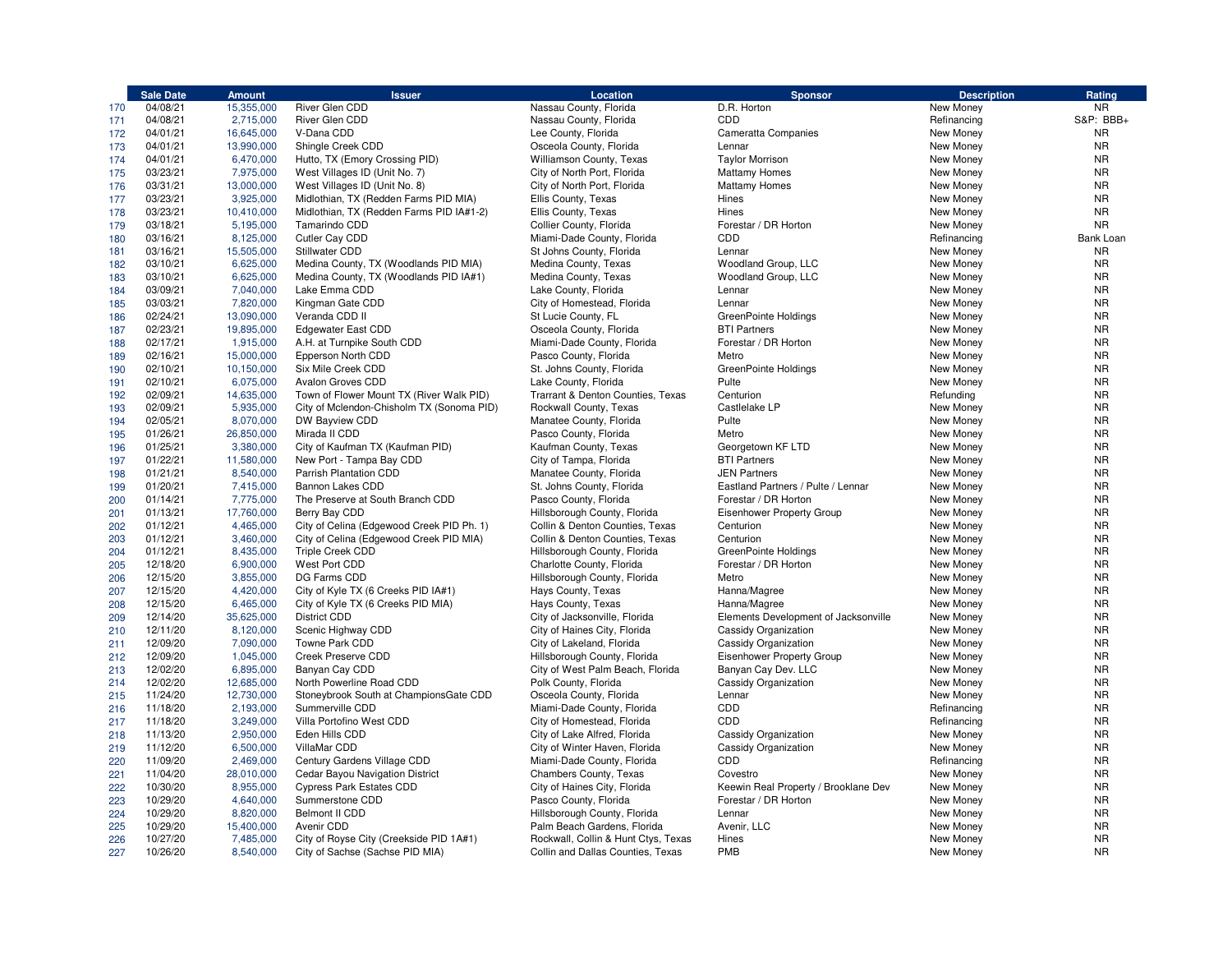|     | <b>Sale Date</b> | <b>Amount</b> | <b>Issuer</b>                               | Location                          | <b>Sponsor</b>              | <b>Description</b> | Rating     |
|-----|------------------|---------------|---------------------------------------------|-----------------------------------|-----------------------------|--------------------|------------|
| 228 | 10/26/20         | 6,875,000     | City of Sachse (Sachse PID 1A#1)            | Collin and Dallas Counties, Texas | PMB                         | New Money          | <b>NR</b>  |
| 229 | 10/19/20         | 7,690,000     | City of Oak Point (Oak Pointe PID #2)       | Denton County, Texas              | <b>Taylor Morrison</b>      | New Money          | <b>NR</b>  |
| 230 | 10/19/20         | 9,345,000     | Hays County (La Cima PID 1A#1-2)            | Hays County, Texas                | Lazy Oaks GP, LLC           | New Money          | <b>NR</b>  |
| 231 | 10/19/20         | 3,600,000     | City of Fate (Williamsburg East PID MIA)    | Rockwall County, Texas            | <b>PMB</b>                  | New Money          | <b>NR</b>  |
| 232 | 10/19/20         | 4,300,000     | City of Fate (Williamsburg East PID P1)     | Rockwall County, Texas            | <b>PMB</b>                  | New Money          | <b>NR</b>  |
| 233 | 10/16/20         | 5,495,000     | Avalon Park West CDD                        | Pasco County, Florida             | Forestar / DR Horton        | Re-Fi / New Money  | <b>NR</b>  |
| 234 | 10/13/20         | 3,060,000     | City of Celina (Wells North PilD)           | Collin & Denton Counties, Texas   | Hillwood                    | New Money          | <b>NR</b>  |
| 235 | 10/13/20         | 5,785,000     | Trevesta CDD                                | Manatee County, Florida           | M/I Homes of Sarasota       | New Money          | <b>NR</b>  |
| 236 | 10/06/20         | 5,535,000     | Enbrook CDD                                 | Collier County, Florida           | Forestar / DR Horton        | New Money          | <b>NR</b>  |
| 237 | 09/29/20         | 5,380,000     | Hammock Reserve CDD                         | Haines City, Florida              | <b>Cassidy Organization</b> | New Money          | <b>NR</b>  |
| 238 | 09/29/20         | 10,410,000    | <b>Belmond Reserve CDD</b>                  | Hillsborough County, Florida      | Eisenhower Property Group   | New Money          | <b>NR</b>  |
| 239 | 09/23/20         | 5,500,000     | Saddle Creek Preserve of Polk County CDD    | Polk County, Florida              | Lennar                      | New Money          | <b>NR</b>  |
| 240 | 09/23/20         | 19,350,000    | Sarasota National CDD                       | Sarasota County, Florida          | CDD                         | Refinancing        | <b>NR</b>  |
| 241 | 09/22/20         | 6,245,000     | Old Hickory CDD                             | Osceola County, Florida           | Lennar                      | New Money          | <b>NR</b>  |
| 242 | 09/21/20         | 2,490,000     | City of Tomball (Raburn Reserve PID)        | Harris County, Texas              | Hines                       | New Money          | <b>NR</b>  |
| 243 | 09/16/20         | 16,235,000    | <b>Babcock Ranch Community ISD</b>          | Charlotte County, Florida         | Lennar                      | New Money          | <b>NR</b>  |
| 244 | 09/15/20         | 3,270,000     | City of Horseshoe Bay (Escondido PID)       | Llano & Burnet Counties, Texas    | Escondido Partnership       | Refunding          | <b>NR</b>  |
| 245 | 09/14/20         | 6,725,000     | City of Liberty Hill (Summerlyn West PID)   | Williamson County, Texas          | Pulte                       | New Money          | <b>NR</b>  |
| 246 | 09/10/20         | 1,360,000     | Magnolia Park CDD                           | Hillsborough County, Florida      | CDD                         | Refinancing        | <b>NR</b>  |
| 247 | 09/10/20         | 8,845,000     | Forest Lake CDD                             | Polk County, Florida              | Cassidy Organization        | New Money          | <b>NR</b>  |
| 248 | 09/09/20         | 1,105,000     | Crestview II CDD                            | Miami-Dade County, Florida        | CDD                         | Refinancing        | <b>NR</b>  |
| 249 | 09/08/20         | 3,195,000     | City of Celina (Wells South PID)            | Collin & Denton Counties, Texas   | Hillwood                    | New Money          | <b>NR</b>  |
| 250 | 09/08/20         | 4,000,000     | City of Celina (Sutton Fields II PID)       | Collin & Denton Counties, Texas   | Centurion                   | New Money          | <b>NR</b>  |
| 251 | 09/04/20         | 15,490,000    | Grand Oaks CDD                              | St. Johns County, Florida         | <b>SE Land Ventures</b>     | New Money          | <b>NR</b>  |
| 252 | 09/03/20         | 3,830,000     | Astonia CDD                                 | Polk County, Florida              | <b>Bob Adams</b>            | New Money          | <b>NR</b>  |
| 253 | 08/24/20         | 7,275,000     | <b>Timber Creek CDD</b>                     | Lee County, Florida               | Lennar                      | New Money          | <b>NR</b>  |
| 254 | 08/19/20         | 7,410,000     | River Hall CDD                              | Lee County, Florida               | RH Venture II               | New Money          | <b>NR</b>  |
| 255 | 08/14/20         | 6,590,000     | Sandmine Road CDD                           | Polk County, Florida              | Pulte                       | New Money          | <b>NR</b>  |
| 256 | 08/11/20         | 29,495,000    | Herons Glen Recreation District             | Lee County, Florida               | CDD / DR Horton             | Re-Fi / New Money  | A- (BAM)   |
| 257 | 08/11/20         | 3,600,000     | City of Celina (Creeks of Legacy PID)       | Collin & Denton Counties, Texas   | Centurion                   | New Money          | <b>NR</b>  |
| 258 | 08/11/20         | 7,750,000     | City of Celina (Lakes at Mustang Ranch PID) | Collin & Denton Counties, Texas   | Celina 682 Partners LP      | Refunding          | BBB- (BAM) |
| 259 | 08/10/20         | 4,820,000     | Viridian Municipal Management District      | <b>Tarrant County, Texas</b>      | Viridian Holdings LP        | New Money          | <b>NR</b>  |
| 260 | 08/03/20         | 5,570,000     | Coral Keys Homes CDD                        | Miami-Dade County, Florida        | Forestar / DR Horton        | New Money          | <b>NR</b>  |
| 261 | 07/28/20         | 9,260,000     | City of McLendon-Chisholm (Sonoma PID)      | Rockwall County, Texas            | MC 550 Investors LP         | Refunding          | AA (BAM)   |
| 262 | 07/27/20         | 26,770,000    | <b>Currents CDD</b>                         | Collier County, Florida           | <b>Taylor Morrison</b>      | New Money          | <b>NR</b>  |
| 263 | 07/24/20         | 22,600,000    | Avenir CDD                                  | Palm Beach Gardens, Florida       | Avenir, LLC                 | New Money          | <b>NR</b>  |
| 264 | 07/23/20         | 15,304,997    | City of Lago Vista (Tessera PID MIA)        | Travis County, Texas              | Hines                       | Refunding          | <b>NR</b>  |
| 265 | 07/23/20         | 4,149,999     | City of Lago Vista (Tessera PID IA#1)       | <b>Travis County, Texas</b>       | Hines                       | Refunding          | <b>NR</b>  |
| 266 | 07/22/20         | 3,325,000     | Holly Hill Road East CDD                    | City of Davenport, Florida        | Cassidy Organization        | New Money          | <b>NR</b>  |
| 267 | 07/22/20         | 16,850,000    | V-Dana CDD                                  | Lee County, Florida               | Cameratta Companies         | New Money          | <b>NR</b>  |
| 268 | 07/15/20         | 23,520,000    | Hills of Minneola CDD                       | City of Minneola, Florida         | Jen Florida 30, LLC         | New Money          | <b>NR</b>  |
| 269 | 07/14/20         | 7,855,000     | Eagle Pointe CDD                            | Manatee County, Florida           | Kolter                      | New Money          | <b>NR</b>  |
| 270 | 07/14/20         | 3,680,000     | Royce City (Creekshaw PID MIA)              | Rockwall County, Texas            | Wynne Jackson               | New Money          | <b>NR</b>  |
| 271 | 07/14/20         | 5,660,000     | Royce City (Creekshaw PID IA#1)             | Rockwall County, Texas            | Wynne Jackson               | New Money          | <b>NR</b>  |
| 272 | 06/29/20         | 10,300,000    | Epperson Ranch II CDD                       | Pasco County, Florida             | Metro                       | New Money          | <b>NR</b>  |
| 273 | 06/26/20         | 8,225,000     | Kingman Gate CDD                            | City of Homestead, Florida        | Lennar                      | New Money          | <b>NR</b>  |
| 274 | 06/23/20         | 6,710,000     | South Bay CDD                               | Hillsborough County, Florida      | Bondholders                 | Restructuring      | <b>NR</b>  |
| 275 | 06/22/20         | 4,905,000     | City of Princeton (Winchester PID)          | Collin County, Texas              | Forestar / DR Horton        | New Money          | <b>NR</b>  |
| 276 | 06/22/20         | 2,837,000     | City of Princeton (Arcadia Farms PID)       | Collin County, Texas              | Lennar                      | New Money          | <b>NR</b>  |
| 277 | 06/12/20         | 7,020,000     | Six Mile Creek CDD                          | St. Johns County, Florida         | GreenPointe Holdings        | Re-Fi / New Money  | <b>NR</b>  |
| 278 | 06/02/20         | 14,300,000    | City of San Marcos TX (Whisper PID)         | Hays County, Texas                | McDonald Dev Group          | New Money          | <b>NR</b>  |
| 279 | 05/20/20         | 3,660,000     | Holly Hill Road East CDD                    | City of Davenport, Florida        | Cassidy Organization        | New Money          | <b>NR</b>  |
| 280 | 03/31/20         | 845,000       | Palm Glades CDD                             | Miami-Dade County, Florida        | Lennar                      | New Money          | <b>NR</b>  |
| 281 | 03/23/20         | 600,000       | Landings at Miami CDD                       | Miami-Dade County, Florida        | MC Estates Miami            | New Money          | <b>NR</b>  |
| 282 | 03/10/20         | 6,735,000     | West Port CDD                               | Charlotte County, Florida         | Kolter                      | New Money          | <b>NR</b>  |
| 283 | 03/03/20         | 5,900,000     | Chaparral of Palm Bay CDD                   | Brevard County, Florida           | Metro                       | New Money          | <b>NR</b>  |
| 284 | 02/26/20         | 12,455,000    | Verano #2 CDD                               | City of Port St. Lucie, Florida   | Kolter                      | New Money          | <b>NR</b>  |
| 285 | 02/18/20         | 9,110,000     | <b>Cypress Mill CDD</b>                     | Hillsborough County, Florida      | Lennar                      | New Money          | <b>NR</b>  |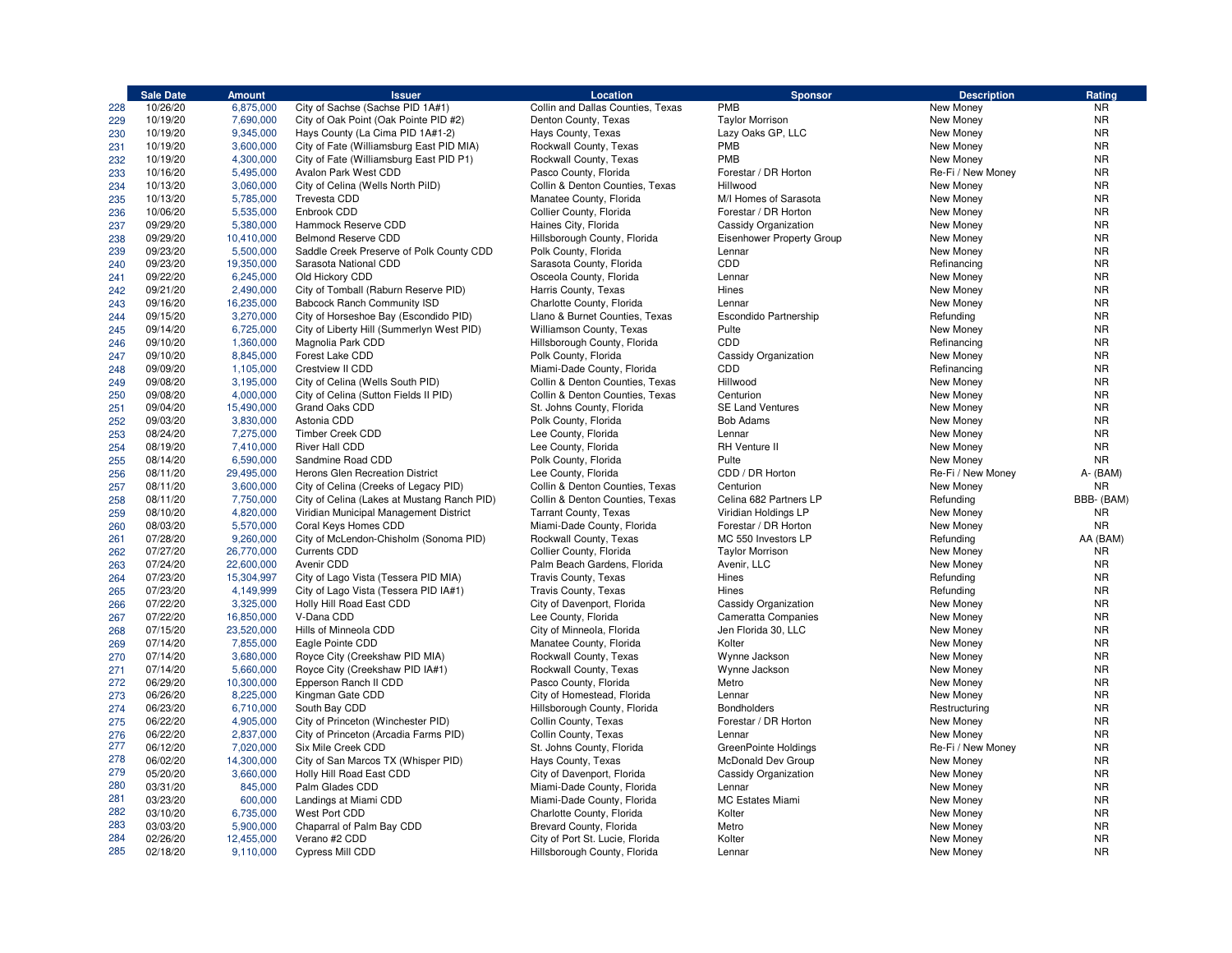|     | <b>Sale Date</b> | <b>Amount</b> | <b>Issuer</b>                                    | Location                               | Sponsor                          | <b>Description</b> | Rating          |
|-----|------------------|---------------|--------------------------------------------------|----------------------------------------|----------------------------------|--------------------|-----------------|
| 286 | 02/19/20         | 6,875,000     | Summer Woods CDD                                 | Manatee County, Florida                | Kolter                           | New Money          | <b>NR</b>       |
| 287 | 02/13/20         | 4,505,000     | Century Park South CDD                           | Miami-Dade County, Florida             | Century Homebuilders Group       | New Money          | <b>NR</b>       |
| 288 | 02/13/20         | 30,000,000    | Academical Village CDD                           | Town of Davie, Florida                 | The Brandon Company              | New Money          | <b>NR</b>       |
| 289 | 02/12/20         | 14,690,000    | Portico CDD                                      | Lee County, Florida                    | Lennar                           | New Money          | <b>NR</b>       |
| 290 | 02/06/20         | 400,000       | Timber Creek CDD                                 | Hillsborough County, Florida           | Eisenhower Property Group        | New Money          | <b>NR</b>       |
| 291 | 01/30/20         | 7,640,000     | Botaniko CDD                                     | City of Weston, Florida                | Terra Group                      | New Money          | <b>NR</b>       |
| 292 | 01/29/20         | 3,725,000     | <b>Highland Meadows West CDD</b>                 | Haines City, Florida                   | Cassidy Organization             | New Money          | <b>NR</b>       |
| 293 | 01/22/20         | 7,250,000     | <b>Rivington CDD</b>                             | City of DeBarry, Florida               | <b>Reader Communities</b>        | New Money          | <b>NR</b>       |
| 294 | 01/22/20         | 6,945,000     | Islands at Doral SW CDD                          | Miami-Dade County, Florida             | CDD                              | Refinancing        | Bank Loan       |
| 295 | 01/15/20         | 4,575,000     | Stonegate CDD                                    | City of Homestead, Florida             | CDD                              | Re-Fi / New Money  | S&P: BBB        |
| 296 | 01/14/20         | 4,365,000     | <b>Black Creek CDD</b>                           | Miami-Dade County, Florida             | Lennar                           | New Money          | <b>NR</b>       |
| 297 | 12/19/19         | 6,500,000     | Avenir CDD                                       | Palm Beach Gardens, Florida            | Avenir, LLC                      | New Money          | <b>NR</b>       |
| 298 | 12/18/19         | 3,120,000     | City of Manor (Lagos PID MIA)                    | Travis County, Texas                   | <b>Dwyer Realty</b>              | New Money          | <b>NR</b>       |
| 299 | 12/17/19         | 7,322,000     | <b>Keys Cove CDD</b>                             | Miami-Dade County, Florida             | CDD                              | Refinancing        | Bank Loan       |
| 300 | 12/12/19         | 3,040,000     | New River CDD                                    | Pasco County, Florida                  | CDD                              | Re-Fi / New Money  | S&P: BBB        |
| 301 | 12/10/19         | 1,900,000     | City of Celina (Wells North PID IA#2)            | Collin & Denton, Texas                 | Hillwood                         | New Money          | <b>NR</b>       |
| 302 | 12/09/19         | 8,965,000     | City of North Richland Hills (City Point PID B)  | <b>Tarrant County, Texas</b>           | <b>Centurion American</b>        | New Money          | <b>NR</b>       |
| 303 | 12/09/19         | 2,615,000     | City of North Richland Hills (City Point PID A)  | <b>Tarrant County, Texas</b>           | <b>Centurion American</b>        | New Money          | <b>NR</b>       |
| 304 | 12/05/19         | 6,635,000     | <b>Cypress Preserve CDD</b>                      | Pasco County, Florida                  | <b>NVR</b>                       | New Money          | <b>NR</b>       |
| 305 | 12/04/19         | 22,305,000    | Esplanade Lake Club CDD                          | Lee County, Florida                    | <b>Taylor Morrison</b>           | New Money          | <b>NR</b>       |
| 306 | 11/26/19         | 4,370,000     | Villa Portofino East CDD                         | City of Homestead, Florida             | CDD                              | Refinancing        | <b>NR</b>       |
| 307 | 11/20/19         | 9,800,000     | Touchstone CDD                                   | Hillsborough County, Florida           | Lennar                           | New Money          | <b>NR</b>       |
| 308 | 11/19/19         | 5,765,000     | <b>Highland Meadows II CDD</b>                   | City of Davenport, Florida             | Cassidy Organization             | New Money          | <b>NR</b>       |
| 309 | 11/19/19         | 8,570,000     | City of Royse City (Waterscape PID IA#2)         | Rockwall, Collin & Hunt Ctys, Texas    | Huffines                         | New Money          | <b>NR</b>       |
| 310 | 11/19/19         | 2,785,000     | City of Royse City (Waterscape PID IA#1)         | Rockwall, Collin & Hunt Ctys, Texas    | Huffines                         | New Money          | <b>NR</b>       |
| 311 | 11/18/19         | 2,960,000     | City of Oak Point (Wildridge PID # 1)            | Denton County, Texas                   | Castlelake                       | New Money          | <b>NR</b>       |
| 312 | 11/18/19         | 4,095,868     | City of Fate (Williamsburg PID No. 1)            | Rockwall County, Texas                 | <b>Centurion American</b>        | Refinancing        | AA (BAM) / BBB- |
| 313 | 11/13/19         | 5,250,000     | Towne Park CDD                                   | Lakeland, Florida                      | Cassidy Organization             | New Money          | <b>NR</b>       |
| 314 | 11/12/19         | 8,445,000     | Storey Creek CDD                                 | Osceola County, Florida                | Lennar                           | New Money          | <b>NR</b>       |
| 315 | 10/23/19         | 10,720,000    | Old Palm CDD                                     | Palm Beach County, Florida             | CDD                              | Refinancing        | Bank Loan       |
| 316 | 10/23/19         | 9,970,000     | Hidden Creek CDD                                 | Pasco County, Florida                  | Kolter                           | New Money          | <b>NR</b>       |
| 317 | 10/22/19         | 14,245,000    | Fiddler's Creek CDD #2                           | Collier County, Florida                | CDD                              | Refinancing        | <b>NR</b>       |
| 318 | 10/21/19         | 8,010,000     | Lakeshore Ranch CDD                              | Pasco County, Florida                  | CDD                              | ReFi / New Money   | S&P: BBB+       |
| 319 | 10/15/19         | 11,175,000    | Mitchell Ranch CDD                               | Pasco County, Florida                  | Lennar                           | New Money          | <b>NR</b>       |
| 320 | 10/11/19         | 18,635,000    | West Villages ID                                 | City of North Port, Florida            | <b>Bondholders</b>               | Restructuring      | <b>NR</b>       |
| 321 | 10/10/19         | 5,710,000     | <b>TSR CDD</b>                                   | Pasco County, Florida                  | <b>Wheelock Street</b>           | New Money          | <b>NR</b>       |
| 322 | 10/09/19         | 7,500,000     | Armstrong CDD                                    | Clay County, Florida                   | GreenPointe Holdings             | New Money          | <b>NR</b>       |
| 323 | 10/08/19         | 14,905,000    | Landmark at Doral CDD                            | City of Doral, Florida                 | Lennar                           | ReFi / New Money   | S&P: BBB        |
| 324 | 10/07/19         | 13,665,000    | <b>Currents CDD</b>                              | Collier County, Florida                | <b>Taylor Morrison</b>           | New Money          | <b>NR</b>       |
| 325 | 10/03/19         | 17,000,000    | Lakeshore Villages Master CDD                    | Parish of St. Tammany, Louisiana       | Forestar / DR Horton             | New Money          | <b>NR</b>       |
| 326 | 10/03/19         | 2,125,000     | <b>Riverbend West CDD</b>                        | Hillsborough County, Florida           | <b>Highland Homes</b>            | New Money          | <b>NR</b>       |
| 327 | 09/30/19         | 6,165,000     | The Preserve at South Branch CDD                 | Pasco County, Florida                  | Forestar / DR Horton             | New Money          | <b>NR</b>       |
| 328 | 09/20/19         | 10,450,000    | Campo Bello CDD                                  | Miami-Dade County, Florida             | Lennar                           | New Money          | <b>NR</b>       |
| 329 | 09/11/19         | 19,050,000    | Two Lakes CDD                                    | City of Hialeah, Florida               | Lennar                           | New Money          | <b>NR</b>       |
| 330 | 09/10/19         | 6,355,000     | City of Celina TX (Sutton Fields II PID)         | Collin and Denton, Texas               | Centurion American/DR Horton     | New Money          | <b>NR</b>       |
| 331 | 09/05/19         | 8,540,000     | Hawkstone CDD                                    | Hillsborough County, Florida           | JEN Florida 32, LLC              | New Money          | <b>NR</b>       |
| 332 | 08/28/19         | 18,800,000    | Magic Place CDD                                  | Osceola County, Florida                | Magic Development                | New Money          | <b>NR</b>       |
| 333 | 08/26/19         | 8,210,000     | City of Princeton TX (Whitewing Trails PID MIA)  | Collin County, Texas                   | <b>Centurion American</b>        | New Money          | <b>NR</b>       |
| 334 | 08/26/19         | 7,850,000     | City of Princeton TX (Whitewing Trails PID PH 1) | Collin County, Texas                   | <b>Centurion American</b>        | New Money          | <b>NR</b>       |
| 335 | 08/22/19         | 12,000,000    | Mirada CDD                                       | Pasco County, Florida                  | Metro / GTIS                     | <b>BAN</b>         | <b>NR</b>       |
| 336 | 08/20/19         | 2,630,000     | City of Lavon TX (Lakepointe PID MIA)            | Collin County, Texas                   | Lavon Lakepointe Development LLC | New Money          | <b>NR</b>       |
| 337 | 08/20/19         | 5,365,000     | City of Lavon TX (Lakepointe PID Ph 1)           | Collin County, Texas                   | Lavon Lakepointe Development LLC | New Money          | <b>NR</b>       |
| 338 | 08/19/19         | 5,880,000     | Forest Brooke CDD                                | Hillsborough County, Florida           | Lennar                           | New Money          | S&P: BBB        |
| 339 | 08/13/19         | 7,525,000     | City of Royse City TX (Parkside VLG PID)         | Rockwall, Collin, and Hunt Counties T> | <b>Green Brick Partners</b>      | New Money          | <b>NR</b>       |
| 340 | 08/07/19         | 9,860,000     | Gulfstream Polo CDD                              | Palm Beach County, Florida             | Pulte                            | New Money          | <b>NR</b>       |
| 341 | 08/05/19         | 6,070,000     | City of Haslet TX (Haslet PID)                   | Tarrant and Denton Counties, TX        | Westwood Land Development        | New Money          | <b>NR</b>       |
| 342 | 08/05/19         | 7,250,000     | City of Fate TX (Williamsburg PID)               | Rockwall County, Texas                 | Forestar / DR Horton             | New Money          | <b>NR</b>       |
| 343 | 07/24/19         | 6,585,000     | Wesbridge CDD                                    | Pasco County, Florida                  | Pulte                            | New Money          | <b>NR</b>       |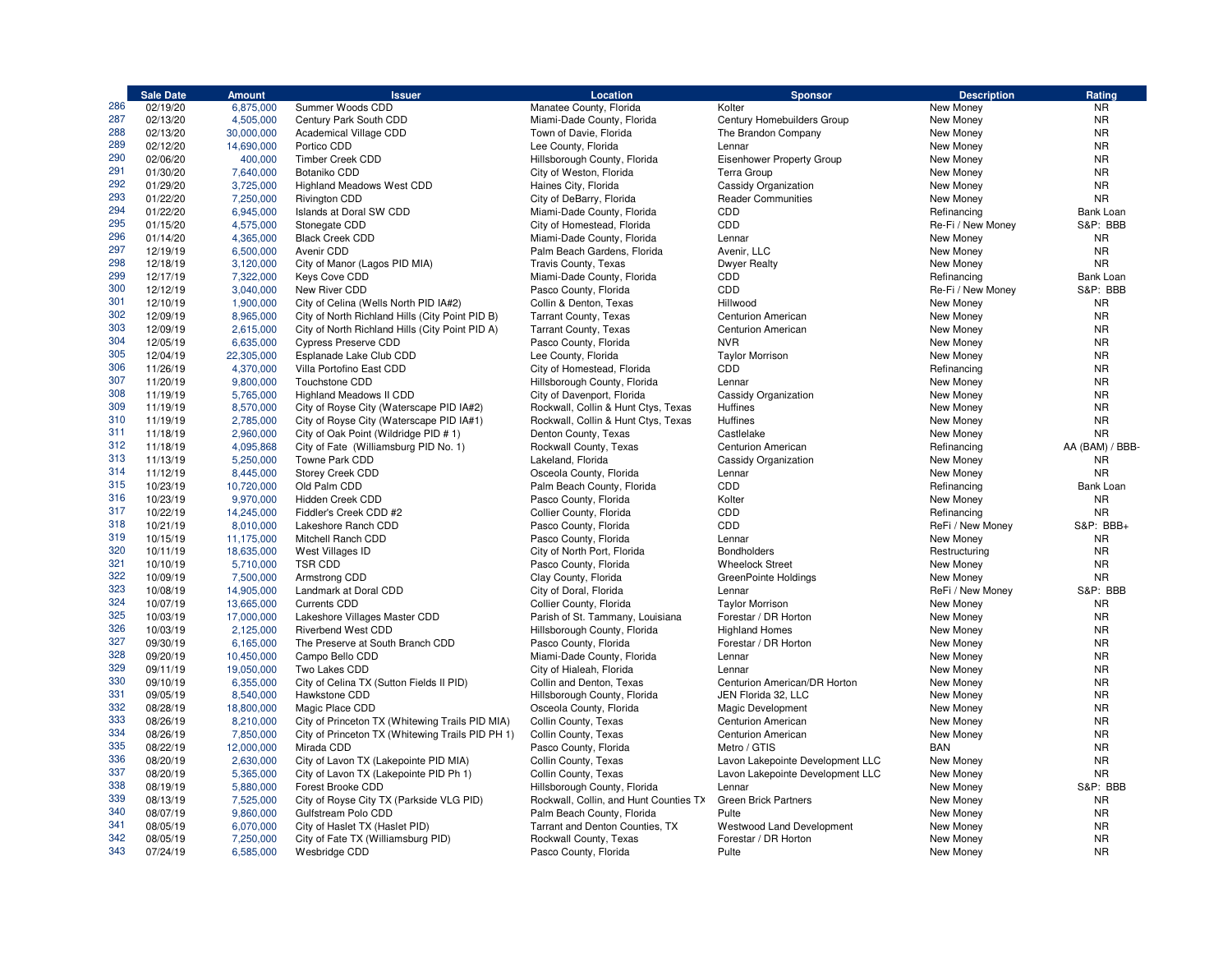|     | <b>Sale Date</b> | <b>Amount</b> | <b>Issuer</b>                                   | Location                           | Sponsor                                     | <b>Description</b> | Rating    |
|-----|------------------|---------------|-------------------------------------------------|------------------------------------|---------------------------------------------|--------------------|-----------|
| 344 | 07/22/19         | 5,485,000     | Towne Park CDD                                  | City of Lakeland, Florida          | Cassidy Organization                        | New Money          | <b>NR</b> |
| 345 | 07/18/19         | 8,340,000     | Copperspring CDD                                | Pasco County, Florida              | Lennar                                      | New Money          | <b>NR</b> |
| 346 | 07/12/19         | 9,685,000     | Flow Way CDD                                    | Collier County, Florida            | <b>Taylor Morrison</b>                      | New Money          | <b>NR</b> |
| 347 | 07/09/19         | 3,500,000     | Avalon Groves CDD                               | Lake County, Florida               | Forestar / DR Horton                        | New Money          | <b>NR</b> |
| 348 | 06/21/19         | 10,000,000    | Rhodine Road North CDD                          | Hillsborough County, Florida       | Cassidy Organization                        | New Money          | <b>NR</b> |
| 349 | 06/20/19         | 12,395,000    | North Park Isle CDD                             | City of Plant City, Florida        | Eisenhower                                  | New Money          | <b>NR</b> |
| 350 | 06/19/19         | 14,690,000    | <b>Triple Creek CDD</b>                         | Hillsborough County, Florida       | GreenPointe Holdings                        | New Money          | <b>NR</b> |
| 351 | 06/18/19         | 2,025,000     | City of Marble Falls PID (Gregg Ranch PID Ph 1) | <b>Burnet County, Texas</b>        | Marble Falls 300 & Harvard Marble Falls Par | New Money          | <b>NR</b> |
| 352 | 06/18/19         | 2,100,000     | City of Marble Falls PID (Gregg Ranch PID MIA)  | <b>Burnet County, Texas</b>        | Marble Falls 300 & Harvard Marble Falls Par | New Money          | <b>NR</b> |
| 353 | 06/18/19         | 3,300,000     | City of Kyle TX (SW Kyle PID)                   | Hays County, Texas                 | Intermandeco & Marymark                     | New Money          | <b>NR</b> |
| 354 | 06/18/19         | 4,185,000     | Town of Hickory Creek TX (Hickory Farms PID)    | Denton County, Texas               | <b>Centurion American</b>                   | New Money          | <b>NR</b> |
| 355 | 06/18/19         | 6,185,000     | Lynwood CDD                                     | Hillsborough County, Florida       | Lennar                                      | New Money          | <b>NR</b> |
| 356 | 06/17/19         | 7,040,000     | City of Mesquite TX (Polo Ridge PID PH 1)       | Dallas and Kaufman Counties, Texas | <b>Centurion American</b>                   | New Money          | <b>NR</b> |
| 357 | 06/17/19         | 7,500,000     | City of Mesquite TX (Polo Ridge PID MIA)        | Dallas and Kaufman Counties, Texas | <b>Centurion American</b>                   | New Money          | <b>NR</b> |
| 358 | 06/12/19         | 7,180,000     | VillaMar CDD                                    | City of Winter Haven, Florida      | Cassidy Organization / DR Horton            | New Money          | <b>NR</b> |
| 359 | 06/11/19         | 6,225,000     | City of Mclendon-Chisholm TX (Sonoma PID)       | Rockwall County, Texas             | Land Solutions SV LLC                       | New Money          | <b>NR</b> |
| 360 | 06/10/19         | 1,965,000     | City of Liberty Hill TX (Liberty Parke PID)     | Williamson County, Texas           | <b>CCD Liberty Parke LLC</b>                | New Money          | <b>NR</b> |
| 361 | 06/07/19         | 12,180,000    | San Simeon CDD                                  | Miami-Dade County, Florida         | Lennar                                      | New Money          | <b>NR</b> |
| 362 | 06/03/19         | 10,050,000    | City of Mesquite TX (Iron Horse PID)            | Dallas and Kaufman Counties, Texas | <b>Centurion American</b>                   |                    | <b>NR</b> |
| 363 |                  |               |                                                 |                                    |                                             | New Money          | <b>NR</b> |
| 364 | 05/28/19         | 3,090,000     | City of Princeton TX (Arcadia Farms PID)        | Collin County, Texas               | Lennar                                      | New Money          | <b>NR</b> |
| 365 | 05/22/19         | 23,470,000    | WildBlue CDD                                    | Lee County, Florida                | Lennar / Pulte / Stock                      | New Money          |           |
| 366 | 05/22/19         | 14,685,000    | Parkland Preserve CDD                           | St Johns County, Florida           | Chase Properties / DR Horton                | New Money          | <b>NR</b> |
|     | 05/16/19         | 7,025,000     | Lucerne Park CDD                                | City of Winter Haven, Florida      | Cassidy                                     | New Money          | <b>NR</b> |
| 367 | 05/16/19         | 3,995,000     | Storey Park CDD                                 | City of Orlando, Florida           | Lennar                                      | New Money          | <b>NR</b> |
| 368 | 05/13/19         | 2,945,000     | Willow Walk CDD                                 | Manatee County, Florida            | Kolter                                      | New Money          | <b>NR</b> |
| 369 | 05/10/19         | 10,400,000    | <b>Blue Lake CDD</b>                            | Lee County, Florida                | Lennar                                      | New Money          | <b>NR</b> |
| 370 | 05/08/19         | 14,320,000    | Creek Preserve CDD                              | Hillsborough County, Florida       | Eisenhower                                  | New Money          | <b>NR</b> |
| 371 | 05/07/19         | 7,495,000     | City of Kyle TX (6 Creeks PID)                  | Hays County, TX                    | Magee                                       | New Money          | <b>NR</b> |
| 372 | 05/01/19         | 7,095,000     | <b>Reunion West CDD</b>                         | Osceola County, Florida            | <b>Encore Funds</b>                         | New Money          | <b>NR</b> |
| 373 | 04/30/19         | 3,820,000     | Aviary at Rutland Ranch CDD                     | Manatee County, Florida            | Falkner                                     | New Money          | <b>NR</b> |
| 374 | 04/23/19         | 8,815,000     | Evergreen CDD                                   | Manatee County, Florida            | Uter / DR Horton                            | New Money          | <b>NR</b> |
| 375 | 04/23/19         | 10,350,000    | Union Park East CDD                             | Pasco County, Florida              | Metro / GTIS                                | New Money          | <b>NR</b> |
| 376 | 04/22/19         | 3,685,000     | City of Princeton TX (Brookside PID)            | Collin County, Texas               | Meritage                                    | New Money          | <b>NR</b> |
| 377 | 04/18/19         | 27,190,000    | <b>Westside CDD</b>                             | Osceola County, Florida            | <b>Bondholders</b>                          | Restructuring      | <b>NR</b> |
| 378 | 04/16/19         | 14,735,000    | Stoneybrook South at ChampionsGate CDD          | Osceola County, Florida            | Lennar                                      | New Money          | <b>NR</b> |
| 379 | 04/16/19         | 6,385,000     | <b>Highland Meadows West CDD</b>                | Haines City, Florida               | Cassidy Organization                        | New Money          | <b>NR</b> |
| 380 | 04/11/19         | 5,865,000     | <b>Belmont II CDD</b>                           | Hillsborough County, Florida       | Lennar                                      | New Money          | <b>NR</b> |
| 381 | 04/04/19         | 11,460,000    | Grand Oaks CDD                                  | St. Johns County, Florida          | <b>SE Land Ventures</b>                     | New Money          | <b>NR</b> |
| 382 | 04/04/19         | 15,700,000    | Avenir CDD                                      | Palm Beach Gardens, Florida        | Avenir, LLC                                 | New Money          | <b>NR</b> |
| 383 | 03/28/19         | 32,360,000    | West Villages ID                                | City of North Port, Florida        | <b>Mattamy Homes</b>                        | New Money          | <b>NR</b> |
| 384 | 03/27/19         | 3,520,000     | Lakeside Preserve CDD                           | City of Lakeland, Florida          | <b>Highland Homes</b>                       | New Money          | <b>NR</b> |
| 385 | 03/27/19         | 4,500,000     | City of Austin TX (Whisper Valley PID)          | Travis County, Texas               | Taurus                                      | New Money          | <b>NR</b> |
| 386 | 03/22/19         | 10,090,000    | <b>Willows CDD</b>                              | Manatee County, Florida            | Uter / DR Horton                            | New Money          | <b>NR</b> |
| 387 | 03/12/19         | 10,910,000    | City of Anna TX (Hurricane Creek PID)           | Collin County, Texas               | American Centurion                          | New Money          | <b>NR</b> |
| 388 | 03/06/19         | 8,195,000     | Spencer Creek CDD                               | Hillsborough County, Florida       | Eisenhower                                  | New Money          | <b>NR</b> |
| 389 | 03/04/19         | 12,590,000    | Hidden Creek CDD                                | Hillsborough County, Florida       | Metro / Dune                                | New Money          | <b>NR</b> |
| 390 | 02/12/19         | 14,205,000    | Shell Point CDD                                 | Hillsborough County, Florida       | Eisenhower                                  | New Money          | <b>NR</b> |
| 391 | 02/07/19         | 4,470,000     | <b>Winding Cypress CDD</b>                      | Collier County, Florida            | Pulte                                       | New Money          | <b>NR</b> |
| 392 | 02/04/19         | 5,915,000     | Coco Palms CDD                                  | Miami-Dade County, Florida         | Lennar                                      | New Money          | <b>NR</b> |
| 393 | 02/01/19         | 17,895,000    | Shingle Creek CDD                               | Osceola County, Florida            | Lennar                                      | New Money          | <b>NR</b> |
| 394 | 01/25/19         | 5,630,000     | East Homestead CDD                              | City of Homestead, Florida         | Lennar                                      | New Money          | <b>NR</b> |
| 395 | 01/24/19         | 17,230,000    | <b>Beaumont CDD</b>                             | City of Wildwood, Florida          | Kolter                                      | New Money          | <b>NR</b> |
| 396 | 01/18/19         | 6,460,000     | Zephyr Lakes CDD                                | Pasco County, Florida              | Metro / Dune                                | New Money          | <b>NR</b> |
| 397 | 01/17/19         | 4,335,000     | North Boulevard CDD                             | City of Haines City, Florida       | Cassidy Organization                        | New Money          | <b>NR</b> |
| 398 | 01/16/19         | 6,900,000     | South Fork III CDD                              | Hillsborough County, Florida       | Eisenhower                                  | New Money          | <b>NR</b> |
| 399 | 01/15/19         | 11,885,000    | City of San Marcos TX (Trace PID)               | Hays County, TX                    | Highpointe                                  | New Money          | <b>NR</b> |
| 400 | 01/14/19         | 7,895,000     | Hunter's Ridge CDD No. 1                        | Flagler County, Florida            | <b>British Land Company</b>                 | New Money          | <b>NR</b> |
| 401 | 01/10/19         | 4,910,000     | Copper Creek CDD                                | City of Port St. Lucie, Florida    | Lennar                                      | New Money          | <b>NR</b> |
|     |                  |               |                                                 |                                    |                                             |                    |           |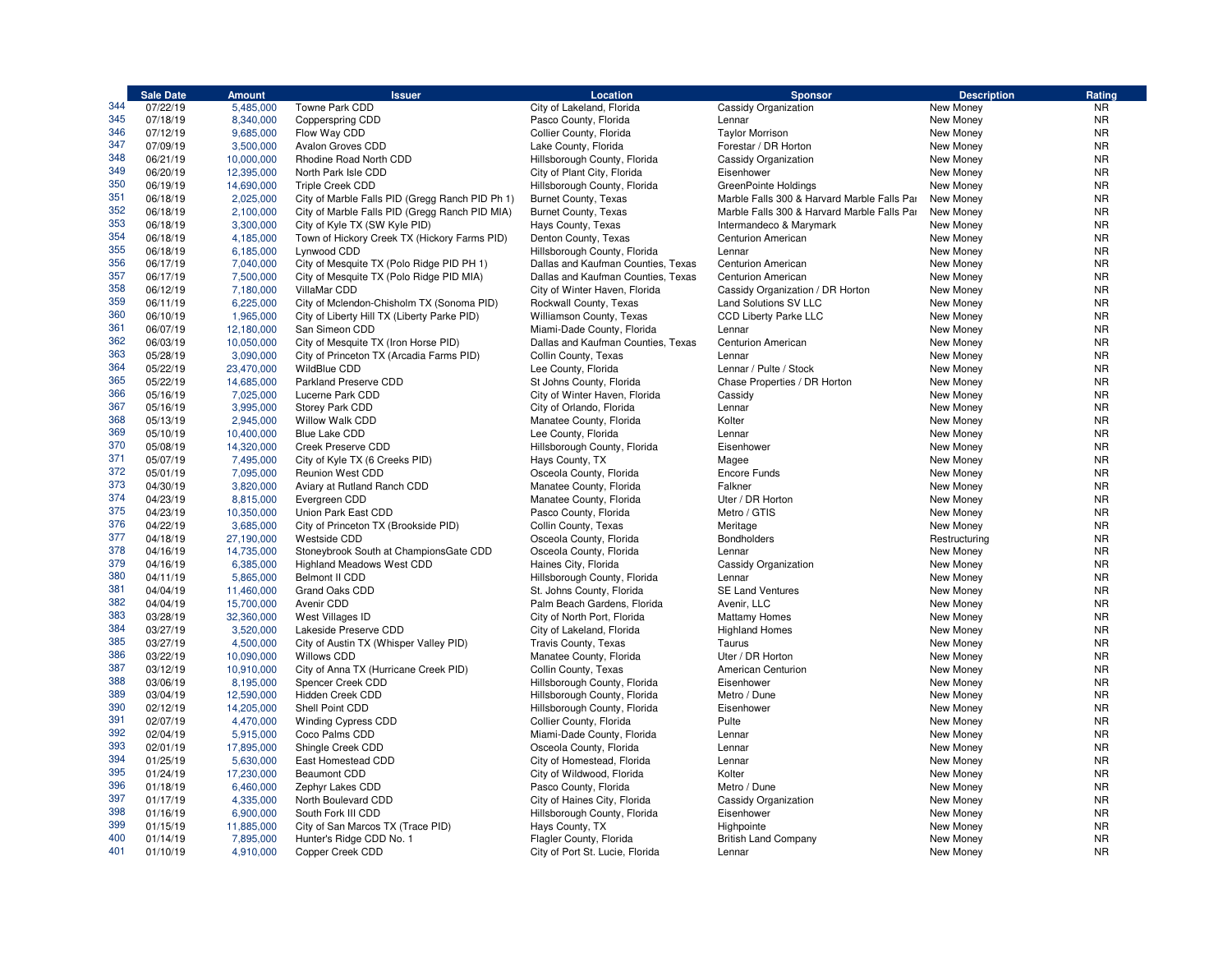|            | <b>Sale Date</b> | <b>Amount</b> | <b>Issuer</b>                                     | Location                           | <b>Sponsor</b>               | <b>Description</b> | Rating    |
|------------|------------------|---------------|---------------------------------------------------|------------------------------------|------------------------------|--------------------|-----------|
| 402        | 12/28/18         | 17,105,000    | Summer's Corner Impt Dist                         | Dorchester Co SC                   | Lennar Carolinas LLC         | New Money          | <b>NR</b> |
| 403        | 12/19/18         | 8,105,000     | Cross Creek North CDD                             | Clay County, Florida               | DR Horton                    | New Money          | <b>NR</b> |
| 404        | 12/18/18         | 1,733,000     | Century Gardens CDD                               | Miami-Dade County, Florida         | Lennar                       | New Money          | <b>NR</b> |
| 405        | 12/13/18         | 12,750,000    | Waterstone CDD                                    | St. Lucie County, Florida          | <b>Bondholders</b>           | Restructuring      | <b>NR</b> |
| 406        | 12/13/18         | 12,750,000    | City of Austin, TX (Estancia Hill Country PID #1) | Travis County, Texas               | Stratford                    | New Money          | <b>NR</b> |
| 407        | 12/13/18         | 21,360,000    | Veranda CDD II                                    | St. Lucie County, Florida          | GreenPointe Holdings         | New Money          | <b>NR</b> |
| 408        | 12/13/18         | 18,985,000    | <b>Babcock Ranch CISD</b>                         | Charlotte County, Florida          | Kitson & Partners            | New Money          | <b>NR</b> |
| 409        | 12/11/18         | 9,075,000     | <b>Highlands CDD</b>                              | Hillsborough County, Florida       | Lennar                       | New Money          | <b>NR</b> |
| 410        | 12/06/18         | 8,300,000     | Amelia Walk CDD                                   | Nassau County, Florida             | GreenPointe Holdings         | New Money          | <b>NR</b> |
| 411        | 12/04/18         | 4,045,000     | <b>Trevesta CDD</b>                               | Manatee County, Florida            | Kolter                       | New Money          | <b>NR</b> |
| 412        | 12/03/18         | 6,905,000     | Shell Point CDD                                   | Hillsborough County, Florida       | Eisenhower                   | <b>BAN</b>         | <b>NR</b> |
| 413        | 11/13/18         | 16,725,000    | Toscana Isles CDD                                 | City of Venice, Florida            | Vanguard Land                | New Money          | <b>NR</b> |
| 414        | 11/13/18         | 8,745,000     | City of Celina (Glen Crossing PID)                | Denton County, Texas               | Wynne Jackson                | New Money          | <b>NR</b> |
| 415        | 11/06/18         | 4,685,000     | Parkway Center CDD                                | Hillsborough County, Florida       | CDD                          | New Money          | S&P: A-   |
| 416        | 11/06/18         | 4,400,000     | Parkway Center CDD                                | Hillsborough County, Florida       | CDD                          | Refinancing        | S&P: BBB  |
| 417        | 11/06/18         | 4,688,000     | Town of Little ELM (Hillstone PID)                | Denton County, Texas               | DR Horton / Lennar           | New Money          | <b>NR</b> |
| 418        | 11/05/18         | 4,125,000     | City of Ferris (Ferris PID #1)                    | Ellis County, Texas                | Dalcon                       | New Money          | <b>NR</b> |
| 419        | 11/01/18         | 12,305,000    | McJunkin at Parkland CDD                          | City of Parkland, Florida          | Centerline Capital Advisors  | New Money          | <b>NR</b> |
| 420        | 10/30/18         | 23,740,000    | Epperson North CDD                                |                                    | Metro                        |                    | <b>NR</b> |
| 421        |                  |               |                                                   | Pasco County, Florida              |                              | New Money          |           |
| 422        | 10/24/18         | 9,625,000     | Paseo CDD                                         | City of Ft Myers, Florida          | CDD                          | Refinancing        | S&P: A-   |
| 423        | 10/24/18         | 2,375,000     | Cypress Creek of Hillsborough Co CDD              | Hillsborough County, Florida       | Metro                        | New Money          | <b>NR</b> |
| 424        | 10/23/18         | 9,425,000     | City Aubrey, TX (Jackson Ridge PID #2)            | Denton County, Texas               | Centurion / Pulte            | New Money          | <b>NR</b> |
|            | 10/23/18         | 13,160,000    | Rolling Oaks CDD                                  | Osceola County, Florida            | Encore                       | New Money          | <b>NR</b> |
| 425<br>426 | 10/19/18         | 2,800,000     | Holly Hill Road East CDD                          | City of Davenport, Florida         | Cassidy Organization         | New Money          | <b>NR</b> |
|            | 10/10/18         | 3,880,000     | The Preserve at South Branch CDD                  | Pasco County, Florida              | <b>DR Horton</b>             | New Money          | <b>NR</b> |
| 427        | 10/08/18         | 2,435,000     | <b>Grand Oaks CDD</b>                             | St. Johns County, Florida          | <b>SE Land Ventures</b>      | <b>BAN</b>         | <b>NR</b> |
| 428        | 09/28/18         | 13,665,000    | Epperson Ranch II CDD                             | Pasco County, Florida              | Metro                        | New Money          | <b>NR</b> |
| 429        | 09/26/18         | 9,785,000     | <b>TSR CDD</b>                                    | Pasco County, Florida              | <b>Wheelock Street</b>       | New Money          | <b>NR</b> |
| 430        | 09/26/18         | 8,585,000     | Cypress Mill CDD                                  | Hillsborough County, Florida       | Lennar                       | New Money          | <b>NR</b> |
| 431        | 09/20/18         | 9,420,000     | Solterra CDD                                      | Polk County, Florida               | Kolter                       | New Money          | <b>NR</b> |
| 432        | 09/13/18         | 8,255,000     | The Heights CDD                                   | City of Tampa, Florida             | SoHo Capital                 | New Money          | <b>NR</b> |
| 433        | 09/12/18         | 9,555,000     | Sherwood Manor CDD                                | Hillsborough County, Florida       | Eisenhower                   | New Money          | <b>NR</b> |
| 434        | 09/10/18         | 9,485,000     | City of Princeton TX (Crossroads PID)             | Collin County, Texas               | International Capital LLC    | New Money          | <b>NR</b> |
| 435        | 09/07/18         | 22,535,000    | Downtown Doral South CDD                          | City of Doral, Florida             | Lennar                       | New Money          | <b>NR</b> |
| 436        | 09/04/18         | 7,245,000     | City of Mesquite, TX (Heartland PID)              | Dallas and Kaufman Counties, Texas | DR Horton                    | New Money          | <b>NR</b> |
| 437        | 08/28/18         | 5,200,000     | East Bonita Beach Road CDD                        | City of Bonita Springs, Florida    | Forestar / DR Horton         | New Money          | <b>NR</b> |
| 438        | 08/16/18         | 6,300,000     | Paseo CDD                                         | Ft. Myers, Florida                 | <b>Bondholders</b>           | Restructuring      | <b>NR</b> |
| 439        | 08/20/18         | 4,850,000     | Century Gardens at Tamiami CDD                    | Miami-Dade County, Florida         | Lennar                       | New Money          | <b>NR</b> |
| 440        | 08/13/18         | 10,625,000    | City of Celina, TX (Creeks of Legacy PID)         | Denton County, Texas               | <b>Centurion American</b>    | New Money          | <b>NR</b> |
| 441        | 08/13/18         | 23,350,000    | City of Celina, TX (Cambridge Crossing PID)       | Denton County, Texas               | Tollway / Outer Loop GP, LLC | New Money          | <b>NR</b> |
| 442        | 08/02/18         | 2,096,000     | Quail Roost CDD                                   | Miami-Dade County, Florida         | Lennar                       | New Money          | <b>NR</b> |
| 443        | 07/24/18         | 9,600,000     | City of Oak Point, TX (Wildridge PID)             | Denton County, Texas               | Castlelake                   | New Money          | <b>NR</b> |
| 444        | 06/28/18         | 7,275,000     | West Trace CDD                                    | Westlake, Louisiana                | Uter / DR Horton             | New Money          | <b>NR</b> |
| 445        | 06/21/18         | 7,550,000     | <b>Triple Creek CDD</b>                           | Hillsborough County, Florida       | Paulson / GreenPointe        | New Money          | <b>NR</b> |
| 446        | 06/20/18         | 7,185,000     | <b>Timber Creek CDD</b>                           | Hillsborough County, Florida       | Eisenhower Property Group    | New Money          | <b>NR</b> |
| 447        | 06/19/18         | 4,220,000     | Town of Hickory Creek PID No. 2                   | Denton County, Texas               | Centurion American           | New Money          | <b>NR</b> |
| 448        | 06/19/18         | 8,710,000     | Harmony West CDD                                  | Osceola County, Florida            | <b>JEN Partners</b>          | New Money          | <b>NR</b> |
| 449        | 06/19/18         | 8,650,000     | Fiddler's Creek CDD #2                            | Naples, Florida                    | CDD                          | Restructuring      | <b>NR</b> |
| 450        | 06/13/18         | 2,112,000     | North Dade CDD                                    | City of Doral, Florida             | CDD                          | Refinancing        | S&P: BBB  |
| 451        | 06/13/18         | 4.025.000     | Villages of Glen Creek CDD                        | Manatee County, Florida            | Metro / GTIS                 | New Money          | <b>NR</b> |
| 452        | 06/04/18         | 6,520,000     | Silverado CDD                                     | Pasco County, Florida              | Metro / Dune                 | New Money          | <b>NR</b> |
| 453        | 06/01/18         | 13,835,000    | Towne Park CDD                                    | City of Lakeland, Florida          | Cassidy Organization         | New Money          | <b>NR</b> |
| 454        | 05/30/18         | 6,065,000     | Summer Woods CDD                                  | Manatee County, Florida            | Kolter                       | New Money          | <b>NR</b> |
| 455        | 05/17/18         | 66,210,000    | Avenir CDD                                        | Palm Beach Gardens, Florida        | Avenir, LLC                  | New Money          | <b>NR</b> |
| 456        | 05/17/18         | 33,670,000    | Mirada CDD                                        | Pasco County, Florida              | Metro / Encore / GTIS        | New Money          | <b>NR</b> |
| 457        | 05/10/18         | 8,550,000     | Naples Reserve CDD                                | Collier County, Florida            | I Star                       | New Money          | <b>NR</b> |
| 458        | 05/07/18         | 11,390,000    | Palm Glades CDD                                   | Miami-Dade County, Florida         | Lennar                       | New Money          | <b>NR</b> |
| 459        | 04/30/18         | 16,860,000    | <b>Waterset Central CDD</b>                       | Hillsborough County, Florida       | Newland                      | New Money          | <b>NR</b> |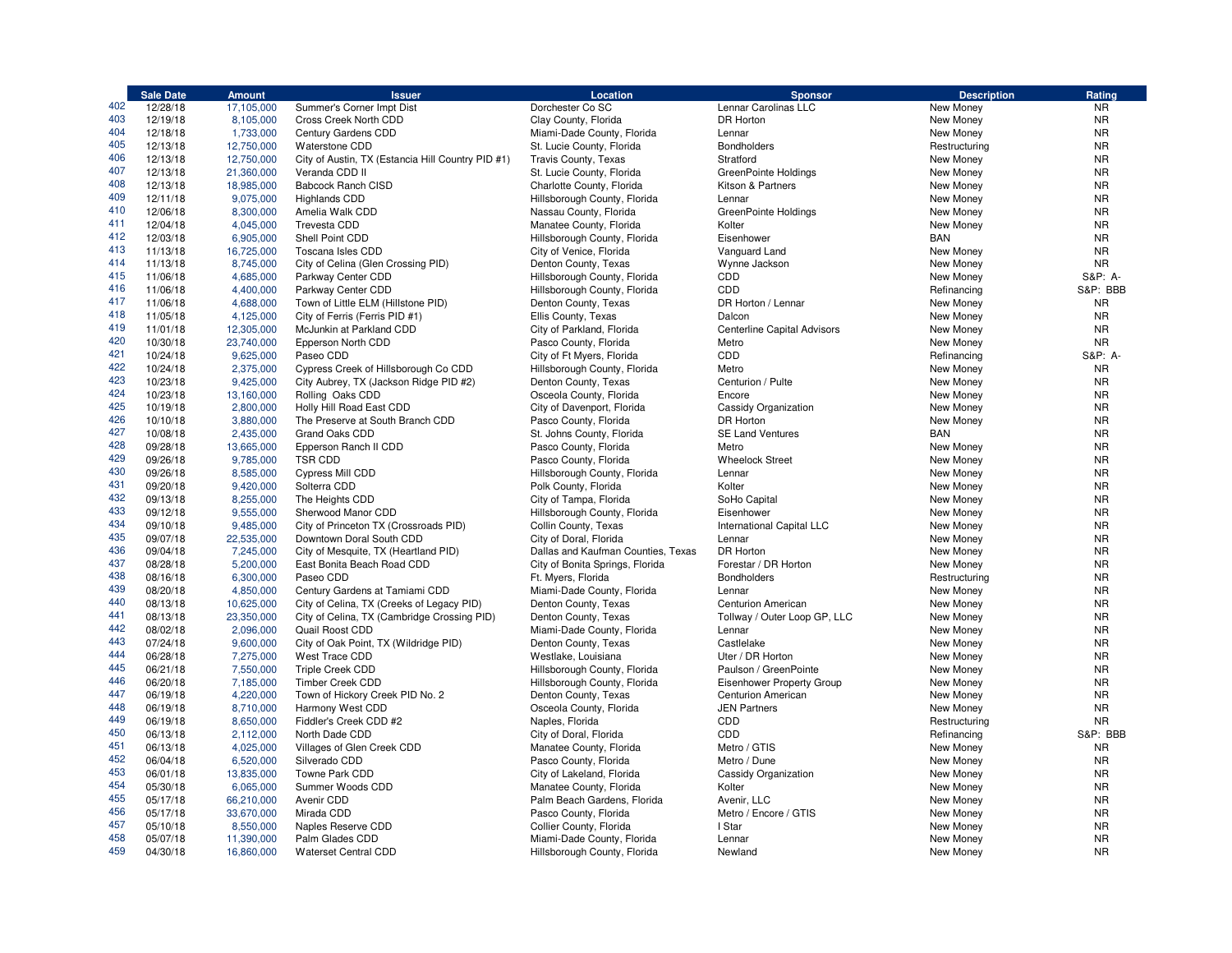|            | <b>Sale Date</b> | <b>Amount</b> | <b>Issuer</b>                             | Location                        | <b>Sponsor</b>                      | <b>Description</b> | Rating    |
|------------|------------------|---------------|-------------------------------------------|---------------------------------|-------------------------------------|--------------------|-----------|
| 460        | 04/27/18         | 3,865,000     | Storey Park CDD                           | City of Orlando, Florida        | Lennar                              | New Money          | <b>NR</b> |
| 461        | 04/23/18         | 3,190,000     | City of Princeton TX (Arcadia Farms PID)  | Collin County, Texas            | Lennar                              | New Money          | <b>NR</b> |
| 462        | 04/19/18         | 2,075,000     | <b>Babcock Ranch Community ISD</b>        | Charlotte County, Florida       | Kitson                              | New Money          | <b>NR</b> |
| 463        | 04/10/18         | 6,470,000     | City of Celina, TX (The Columns PID)      | Denton County, Texas            | <b>Centurion American</b>           | New Money          | <b>NR</b> |
| 464        | 03/27/18         | 4,255,000     | Carlton Lakes CDD                         | Hillsborough County, Florida    | Eisenhower                          | New Money          | <b>NR</b> |
| 465        | 03/26/18         | 15,310,000    | City of Justin, TX (Timberbrook PID)      | Denton County, Texas            | Bloomfield Homes L.P.               | New Money          | <b>NR</b> |
| 466        | 03/23/18         | 8,015,000     | City of Celina, TX (Chalk Hill PID)       | Denton County, Texas            | <b>Centurion American</b>           | New Money          | <b>NR</b> |
| 467        | 03/23/18         | 7,135,000     | Amelia Walk CDD                           | Nassau County, Florida          | GreenPointe / Paulson               | New Money          | <b>NR</b> |
| 468        | 03/13/18         | 3,125,000     | Twin Creeks North CDD                     | St. Johns County, Florida       | Lennar                              | New Money          | <b>NR</b> |
| 469        | 03/08/18         | 11,415,000    | South Fork III CDD                        | Hillsborough County, Florida    | Eisenhower                          | New Money          | <b>NR</b> |
| 470        | 03/08/18         | 2,155,000     | Summit at Fern Hill CDD                   | Hillsborough County, Florida    | Eisenhower / Lennar                 | New Money          | <b>NR</b> |
| 471        | 02/28/18         | 16,430,000    | Ventana CDD                               | Hillsborough County, Florida    | Pulte                               | New Money          | <b>NR</b> |
| 472        | 02/20/18         | 26,072,000    | Town of Little Elm TX                     | Denton County, Texas            | <b>Centurion American</b>           | Refinancing        | <b>NR</b> |
| 473        | 02/06/18         | 6,830,000     | Davenport Road CDD                        | City of Davenport, Florida      | Cassidy Organization                | New Money          | <b>NR</b> |
| 474        | 02/02/18         | 5,370,000     | Touchstone CDD                            | Hillsborough County, Florida    | Lennar                              | New Money          | <b>NR</b> |
| 475        | 01/24/18         | 15,200,000    | Shenandoah, TX (Metropark PID)            | Montgomery County, Texas        | Sam Moon Group                      | New Money          | <b>NR</b> |
| 476        | 01/23/18         | 14,300,000    | <b>Brookstone CDD</b>                     | Manatee County, Florida         | Reeder / DR Horton                  | New Money          | <b>NR</b> |
| 477        | 01/23/18         | 13,955,000    | Town of Argyle, TX (Waterbrook PID)       | Denton County, Texas            | CalAtlantic                         | New Money          | <b>NR</b> |
| 478        | 01/17/18         | 1,812,000     | Lake Frances CDD                          | Miami-Dade County, Florida      | CDD                                 | Refinancing        | S&P: BBB- |
| 479        | 01/10/18         | 11,665,000    | Landings at Miami CDD                     | Miami-Dade County, Florida      | Perry Ventures                      | New Money          | <b>NR</b> |
| 480        | 12/14/17         | 9,630,000     | <b>Cypress Preserve CDD</b>               | Pasco County, Florida           | <b>NVR</b>                          | New Money          | <b>NR</b> |
| 481        | 12/13/17         | 28,000,000    | Corkscrew Farms CDD                       | Lee County, Florida             | Cameratta                           | New Money          | <b>NR</b> |
| 482        | 12/12/17         | 12,870,000    | <b>TSR CDD</b>                            | Pasco County, Florida           | <b>Wheelock Street</b>              | New Money          | <b>NR</b> |
| 483        | 12/12/17         | 8,575,000     | City of Royse City PID                    | Rockwall County, Texas          | Huffines                            | New Money          | <b>NR</b> |
| 484        | 12/06/17         | 4,740,000     | City of Lago Vista PID                    | Travis County, Texas            | <b>Hines</b>                        | New Money          | <b>NR</b> |
| 485        | 12/11/17         | 9,805,000     | <b>Hillcrest CDD</b>                      | City of Hollywood, Florida      | Pulte                               | New Money          | <b>NR</b> |
| 486        | 12/05/17         | 9,200,000     | City of Hackberry PID #2                  | Denton County, Texas            | DR Horton                           | New Money          | <b>NR</b> |
| 487        | 12/05/17         | 4,700,000     | Town of Little Elm, TX (Lakeside PID)     | Denton County, Texas            | <b>LJB Holdings</b>                 | New Money          | <b>NR</b> |
| 488        | 12/05/17         | 15,970,000    | Verano #2 CDD                             | City of Port St. Lucie, Florida | Kolter                              | New Money          | <b>NR</b> |
| 489        | 11/28/17         | 650,000       | Century Gardens at Tamiami CDD            | Miami-Dade County, Florida      | Lennar                              | New Money          | <b>NR</b> |
| 490        | 11/20/17         | 5,290,000     | Cypress Creek of Hillsborough Co CDD      | Hillsborough County, Florida    | Metro / Dune                        | New Money          | <b>NR</b> |
| 491        | 11/17/17         | 3,665,000     | Flow Way CDD                              | Collier County, Florida         | <b>Taylor Morrison</b>              | New Money          | <b>NR</b> |
| 492        | 11/14/17         | 14,600,000    | Six Mile Creek CDD                        | St. Johns County, Florida       | GreenPointe                         | New Money          | <b>NR</b> |
| 493        | 11/14/17         | 5,392,000     | Veridian MMD, TX                          | <b>Tarrant County, Texas</b>    | Johnson Development                 | New Money          | <b>NR</b> |
| 494        | 10/24/17         | 8,000,000     | City of Aubrey, TX (Winn Ridge S PID)     | Denton County, Texas            | <b>Centurion American</b>           | New Money          | <b>NR</b> |
| 495        | 10/23/17         | 20,490,000    | Epperson Ranch CDD                        | Pasco County, Florida           | Metro                               | New Money          | <b>NR</b> |
| 496        | 10/19/17         | 4,160,000     | Holly Hill Road East CDD                  | City of Davenport, Florida      | Cassidy / Pulte                     | New Money          | <b>NR</b> |
| 497        | 10/18/17         | 8,670,000     | Mediterranea CDD                          | City of Riviera Beach, Florida  | 13th Floor Investments/BTI/Westport | New Money          | <b>NR</b> |
| 498        | 10/17/17         | 6,000,000     | Town of Little Elm, TX (Hillstone PID #2) | Denton County, Texas            | <b>Centurion American</b>           | New Money          | <b>NR</b> |
| 499        | 10/16/17         | 4,710,000     | Stoneybrook South at ChampionsGate CDD    | Osceola County, Florida         | Lennar                              | New Money          | <b>NR</b> |
| 500        | 10/02/17         | 9,950,000     | Bonterra CDD                              | City of Hialeah, Florida        | Lennar / CC Devco                   | New Money          | S&P: BBB- |
| 501        | 09/29/17         | 3,045,000     | Willow Walk CDD                           | Manatee County, Florida         | Kolter / Och-Ziff                   | New Money          | <b>NR</b> |
| 502        | 09/28/17         | 10,000,000    | Miromar Lakes South CDD                   | Lee County, Florida             | CDD                                 | Bank Loan          | <b>NR</b> |
| 503        | 09/14/17         | 3,950,000     | <b>Highland Meadows II CDD</b>            | Davenport, Florida              | <b>Highland Homes</b>               | New Money          | <b>NR</b> |
| 504        | 09/12/17         | 8,813,472     | City of Hackberry, TX PID #3              | Denton County, Texas            | Lennar                              | Refinancing        | <b>NR</b> |
| 505        | 09/11/17         | 3,545,000     | Town of Ponder, TX                        | Denton County, Texas            | <b>DR Horton</b>                    | New Money          | <b>NR</b> |
| 506        | 09/06/17         | 6,300,000     | Willow Hammock CDD                        | Manatee County, Florida         | Reeder / DR Horton                  | New Money          | <b>NR</b> |
| 507        | 09/06/17         | 6,925,000     | Armstrong CDD                             | Clay County, Florida            | GreenPointe / GTIS                  | New Money          | <b>NR</b> |
| 508        | 09/01/17         | 5,800,000     | South Fork III CDD                        | Hillsborough County, Florida    | Eisenhower Property Group           | <b>BAN</b>         | <b>NR</b> |
| 509        | 09/01/17         | 4,965,000     | North Boulevard CDD                       | City of Haines City, Florida    | Cassidy Organization                | New Money          | <b>NR</b> |
| 510        | 08/24/17         | 4,085,000     | Silverado CDD                             | Pasco County, Florida           | Metro / Dune                        | New Money          | <b>NR</b> |
| 511        | 08/23/17         | 7,950,000     | Moody River Estates CDD                   | Lee County, Florida             | CDD                                 | Refinancing        | S&P: BBB+ |
| 512        | 08/17/17         | 21,745,000    | The Heights CDD                           | City of Tampa, Florida          | SoHo Capital                        | New Money          | <b>NR</b> |
| 513        | 08/15/17         | 5,345,000     | Isles of Bartram Park CDD                 | St. Johns County, Florida       | Cal Atlantic                        | New Money          | <b>NR</b> |
| 514        | 08/15/17         | 4,140,000     | City of Hickory Creek, TX                 | Denton County, Texas            | DR Horton                           | New Money          | BBB-      |
| 515        | 08/08/17         | 2,870,000     | Gulfstream Polo CDD                       | Palm Beach County, Florida      | Pulte                               | New Money          | <b>NR</b> |
| 516<br>517 | 08/02/17         | 9,755,000     | Palm Glades CDD                           | Miami-Dade County, Florida      | CDD                                 | Refinancing        | <b>NR</b> |
|            | 08/01/17         | 10,465,000    | <b>Baywinds CDD</b>                       | City of Homestead, Florida      | CDD                                 | Refinancing        | S&P: BBB- |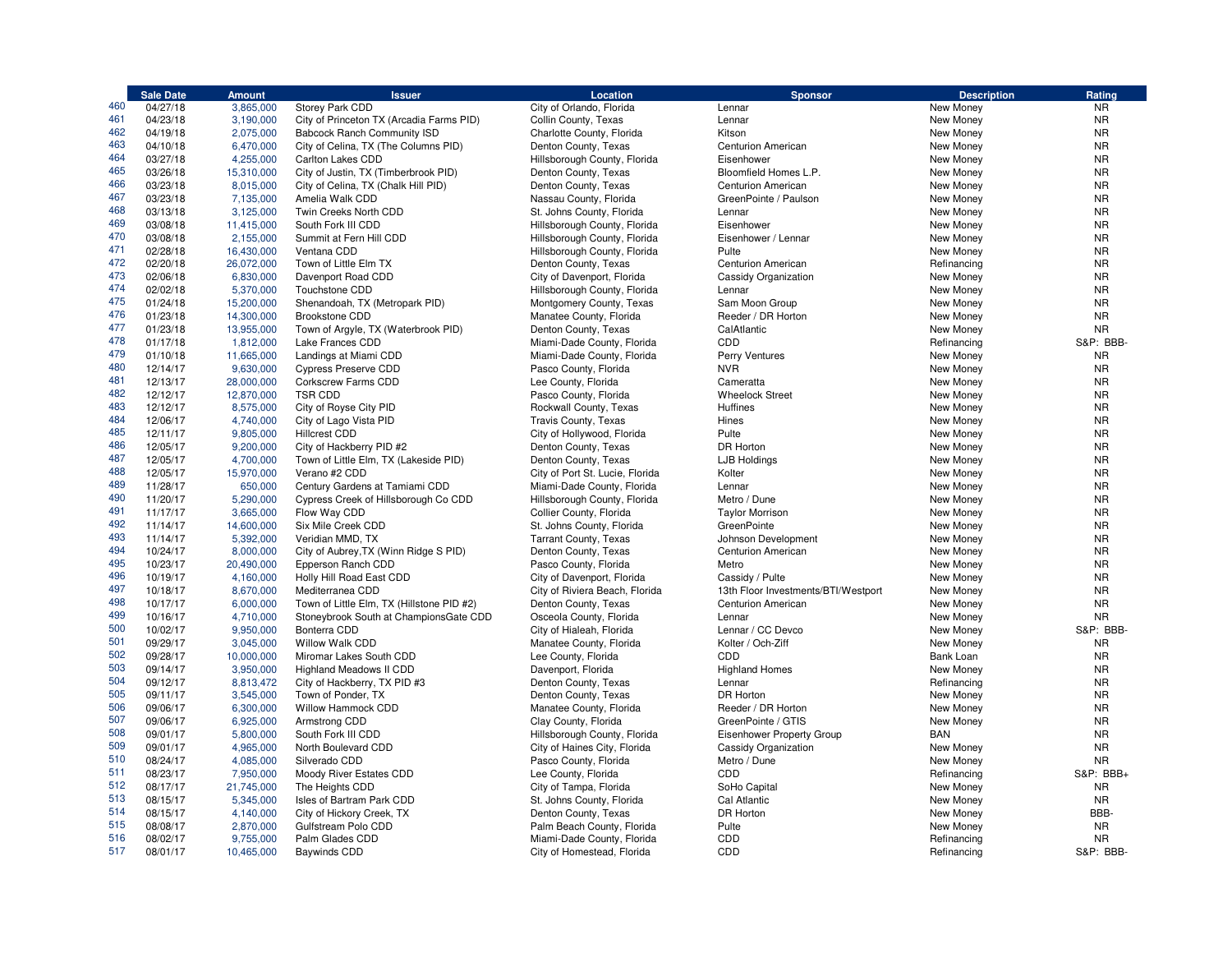|     | <b>Sale Date</b> | <b>Amount</b> | <b>Issuer</b>                                | Location                        | <b>Sponsor</b>              | <b>Description</b>          | Rating               |
|-----|------------------|---------------|----------------------------------------------|---------------------------------|-----------------------------|-----------------------------|----------------------|
| 518 | 07/21/17         | 1,785,000     | Century Park Place CDD                       | Miami-Dade County, Florida      | Century Homebuilders Group  | New Money                   | <b>NR</b>            |
| 519 | 07/19/17         | 9,908,811     | City of Hackberry, TX PID #2 (Utility Bonds) | Denton County, Texas            | City of Hackberry           | Refinancing                 | <b>BBB</b>           |
| 520 | 07/19/17         | 6.884.975     | City of Hackberry, TX PID #2 (Road Bonds)    | Denton County, Texas            | City of Hackberry           | Refinancing                 | <b>BBB</b>           |
| 521 | 07/19/17         | 7,945,000     | <b>Reunion West CDD</b>                      | Osceola County, Florida         | <b>Encore Funds</b>         | New Money                   | <b>NR</b>            |
| 522 | 07/19/17         | 12,520,000    | Stoneybrook North CDD                        | Lee County, Florida             | Metro / D.E. Shaw           | New Money                   | <b>NR</b>            |
| 523 | 07/19/17         | 10,665,000    | Mirada CDD                                   | Pasco County, Florida           | Metro / Encore / GTIS       | <b>BAN</b>                  | <b>NR</b>            |
| 524 | 07/14/17         | 4,945,000     | Sabal Palm CDD                               | Broward County, Florida         | 13th Floor                  | New Money                   | N <sub>R</sub>       |
| 525 | 07/14/17         | 32,165,000    | W Villages Improvement District #1           | City of North Port, Florida     | <b>Mattamy Homes</b>        | Refinacing                  | <b>NR</b>            |
| 526 | 07/11/17         | 16,550,000    | W Villages Improvement District #3           | City of North Port, Florida     | <b>Mattamy Homes</b>        | Refinacing                  | N <sub>R</sub>       |
| 527 | 06/22/17         | 7,495,000     | Hawk's Point CDD                             | Hillsborough County, Florida    | CDD                         | Refinacing                  | S&P: BBB+            |
| 528 | 06/16/17         | 21,685,000    | Two Lakes CDD                                | City of Hialeah, Florida        | Lennar                      | New Money                   | N <sub>R</sub>       |
| 529 | 06/16/17         | 41,745,000    | <b>Mercer Crossing PID</b>                   | Dallas County, Texas            | <b>Centurion American</b>   | New Money                   | N <sub>R</sub>       |
| 530 | 06/13/17         | 1,870,000     | Caribe Palm CDD                              | Miami-Dade County, Florida      | CDD                         | Refinancing                 | S&P: BBB+            |
| 531 | 06/02/17         | 16,335,000    | Union Park East CDD                          | Pasco County, Florida           | Metro / GTIS                | New Money                   | NR.                  |
| 532 | 05/31/17         | 3,085,000     | Enclave at Black Pont Marina CDD             | Miami-Dade County, Florida      | CDD                         | Refinancing                 | S&P: BBB             |
| 533 | 05/11/17         | 3,940,000     | Carlton Lakes CDD                            | Hillsborough County, Florida    | Eisenhower Property Group   | New Money                   | <b>NR</b>            |
| 534 | 05/08/17         | 3,975,000     | City of Liberty Hill, TX                     | Williamson County, Texas        | Liberty Parke Interests LLC | New Money                   | <b>NR</b>            |
| 535 | 05/04/17         | 9,915,000     | Spring Lake CDD                              | Hillsborough County, Florida    | Kolter                      | New Money                   | N <sub>R</sub>       |
| 536 | 05/03/17         | 8,715,000     | Verano #1 CDD                                | City of Port St. Lucie, Florida | Kolter                      | New Money                   | S&P: BBB             |
| 537 | 04/10/17         | 55,260,000    | Grove Resort CDD                             | Orange County, Florida          | BTI / Westport              | New Money                   | <b>NR</b>            |
| 538 | 03/27/17         | 14,030,000    | Avalon Groves CDD                            | Lake County, Florida            | Kolter                      | New Money                   | <b>NR</b>            |
| 539 | 03/23/17         | 4,120,000     | <b>Bullfrog Creek CDD</b>                    | Hillsborough County, Florida    | SoHo Capital                | New Money                   | <b>NR</b>            |
| 540 | 03/21/17         | 3,399,000     | Coronado CDD                                 | City of Doral, Florida          | <b>CDD</b>                  | Refinancing / New Money     | S&P: BBB             |
| 541 | 03/08/17         | 8,070,000     | Highland Meadows II CDD                      | Polk County, Florida            | Cassidy Organization        | New Money                   | N <sub>R</sub>       |
| 542 | 03/01/17         | 6,000,000     | Forest Brooke CDD                            | Hillsborough County, Florida    | Lennar                      | New Money                   | N <sub>R</sub>       |
| 543 | 02/16/17         | 9,495,000     | South Fork East CDD                          | Hillsborough County, Florida    | CDD                         | Refinancing                 | S&P: BBB             |
| 544 | 02/09/17         | 74,065,000    | Miami World Center CDD                       | Miami-Dade County, Florida      | CIM Group, LLC              | New Money                   | N <sub>R</sub>       |
| 545 | 02/03/17         | 22,610,000    | <b>Triple Creek CDD</b>                      | Hillsborough County, Florida    | Paulson / GreenPointe       | New Money                   | <b>NR</b>            |
| 546 | 12/20/16         | 14,060,000    | CrossCreek CDD                               | Manatee County, Florida         | <b>Bondholders</b>          | Restructuring               | <b>NR</b>            |
| 547 | 12/13/16         | 16,545,000    | Hidden Creek CDD                             | Hillsborough County, Florida    | Dune Capital / Metro Dev.   | New Money                   | <b>NR</b>            |
| 548 | 12/13/16         | 3,925,000     | <b>Highlands CDD</b>                         | Hillsborough County, Florida    | Lennar                      | New Money                   | N <sub>R</sub>       |
| 549 | 12/02/16         | 31,500,000    | Twin Creeks North CDD                        | St. Johns County, Florida       | <b>Encore Funds</b>         | New Money                   | <b>NR</b>            |
| 550 | 11/30/16         | 15,640,000    | Rolling Oaks CDD                             | Osceola County, Florida         | <b>Encore Funds</b>         | New Money                   | <b>NR</b>            |
| 551 | 11/29/16         | 3,975,000     | A.H. at Turnpike South CDD                   | Miami-Dade County, Florida      | D.R. Horton                 | New Money                   | <b>NR</b>            |
| 552 | 11/10/16         | 5,425,000     | Flow Way CDD                                 | Collier County, Florida         | <b>Taylor Morrison</b>      | New Money                   | N <sub>R</sub>       |
| 553 | 11/08/16         | 5,125,000     | Bay Laurel CDD                               | Marion County, Florida          | CDD                         | Refinancing                 | S&P: BBB+            |
| 554 | 11/01/16         | 10,780,000    | Centre Lake CDD                              | Town of Miami Lakes, Florida    | Lennar                      | New Money                   | N <sub>R</sub>       |
| 555 | 10/26/16         | 13,090,000    | W Villages Improvement District              | City of North Port, Florida     | <b>Mattamy Homes</b>        | New Money                   | N <sub>R</sub>       |
| 556 | 10/24/16         | 9,170,000     | Vizcaya In Kendall CDD                       | Miami-Dade County, Florida      | Lennar                      | New Money                   | S&P: BBB-            |
| 557 | 10/12/16         | 20,615,000    | Verandah East CDD                            | Lee County, Florida             | Kolter                      | Refinancing / New Money     | <b>NR</b>            |
| 558 | 10/05/16         | 5,160,000     | Magic Reserve CDD                            | Osceola County, Florida         | Magic Development           | New Money                   | <b>NR</b>            |
| 559 | 10/05/16         | 8,775,000     | Talis Park CDD                               | Collier County, Florida         | CDD                         | Refinancing                 | S&P: BBB+            |
| 560 | 10/05/16         | 2,250,000     | <b>Bonita Landing CDD</b>                    | City of Bonita Springs, Florida | Lennar                      | New Money                   | N <sub>R</sub>       |
| 561 | 10/05/16         | 10,235,000    | <b>TSR CDD</b>                               | Pasco County, Florida           | <b>Wheelock Street</b>      | New Money                   | N <sub>R</sub>       |
| 562 | 09/22/16         | 6,430,000     | Fontainbleau Lakes CDD                       | Miami-Dade County, Florida      | CDD                         | Refinancing                 | S&P: BBB+            |
| 563 | 09/16/16         | 9,065,000     | River Bend CDD                               | Hillsborough County, Florida    | CDD                         | Refinancing                 | S&P: BBB+            |
| 564 | 09/14/16         | 7,195,000     | <b>Highlands CDD</b>                         | Hillsborough County, Florida    | CDD                         | Refinancing                 | S&P: BBB-            |
| 565 | 09/09/16         | 9,095,000     | South Kendall CDD                            | Miami-Dade County, Florida      | CDD                         | Refinancing                 | <b>S&amp;P: BBB-</b> |
| 566 | 09/01/16         | 48,000,000    | Centerpointe Intermodal Trust                | Chicago, IL                     | Centerpointe                | Refinancing / Auction Bonds | N <sub>R</sub>       |
| 567 | 08/29/16         | 4,085,000     | Avelar Creek CDD                             | Hillsborough County, Florida    | CDD                         | Refinancing                 | S&P: BBB+            |
| 568 | 08/24/16         | 20,000,000    | Corkscrew Farms CDD                          | Lee County, Florida             | Cameratta                   | New Money                   | N <sub>R</sub>       |
| 569 | 08/22/16         | 5,860,000     | Century Gardens at Tamiami CDD               | Miami-Dade County, Florida      | CDD                         | Refinancing                 | S&P: BBB             |
| 570 | 08/19/16         | 6,530,000     | Stonebrier CDD                               | Hillsborough County, Florida    | CDD                         | Refinancing                 | S&P: A-              |
| 571 | 08/16/16         | 28,425,000    | <b>Concord Station CDD</b>                   | Pasco County, Florida           | CDD                         | Refinancing / New Money     | S&P: BBB-            |
| 572 | 08/02/16         | 9,015,000     | Anthem Park CDD                              | St. Cloud, Florida              | CDD                         | Refinancing                 | S&P: BBB-            |
| 573 | 07/28/16         | 10,275,000    | Kaufman County FWSD #1-C                     | Kaufman County, Texas           | <b>FWSD</b>                 | Refinancing                 | BBB-/ AGM            |
| 574 | 07/12/16         | 3,550,000     | Celina PID                                   | Collin and Denton, Texas        | <b>PID</b>                  | New Money                   | NR                   |
| 575 | 06/16/16         | 3,605,000     | Silverado CDD                                | Pasco County, Florida           | Metro / Dune                | New Money                   | <b>NR</b>            |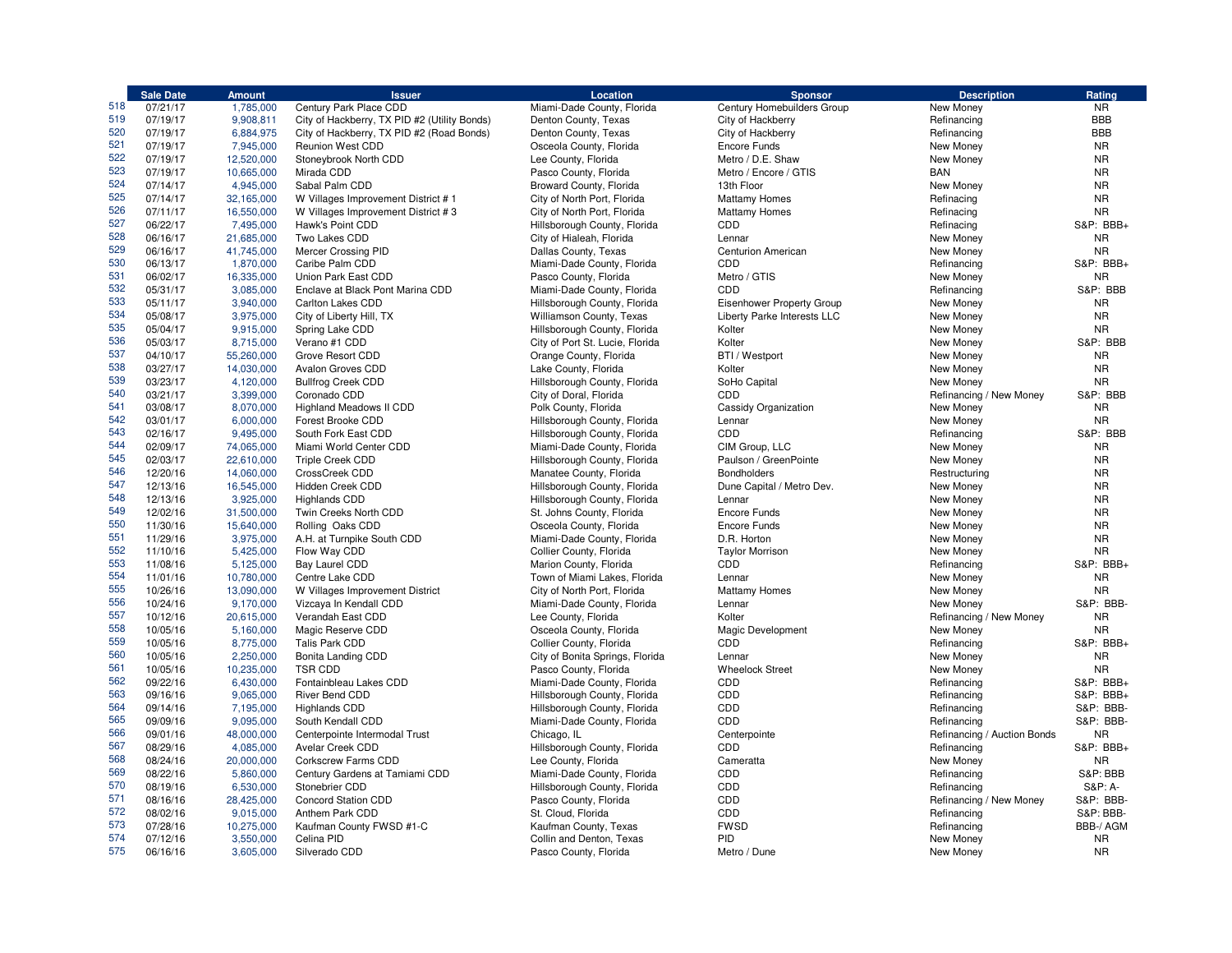|            | <b>Sale Date</b> | <b>Amount</b> | <b>Issuer</b>                        | Location                     | Sponsor                           | <b>Description</b>          | Rating                 |
|------------|------------------|---------------|--------------------------------------|------------------------------|-----------------------------------|-----------------------------|------------------------|
| 576        | 06/03/16         | 2,960,000     | Towne Park CDD                       | Lakeland, Florida            | <b>Highland Homes</b>             | New Money                   | <b>NR</b>              |
| 577        | 05/26/16         | 8,150,000     | Twin Creeks North CDD                | St. Johns County, Florida    | Falcone                           | <b>BAN</b>                  | <b>NR</b>              |
| 578        | 05/20/16         | 8,500,000     | <b>Reunion West CDD</b>              | Osceola County, Florida      | <b>Encore Funds</b>               | New Money                   | <b>NR</b>              |
| 579        | 05/19/16         | 4,835,000     | Wilbarger Creek MUD No. 2            | Travis County, Texas         | <b>MUD</b>                        | Refinancing                 | AA / Baa1              |
| 580        | 05/18/16         | 15,150,000    | <b>Belmont CDD</b>                   | Hillsborough County, Florida | Paulson / GreenPointe             | New Money                   | <b>NR</b>              |
| 581        | 05/17/16         | 9,215,000     | Harris Co. MUD No. 153               | Harris County, Texas         | <b>MUD</b>                        | Refinancing                 | AA/AI                  |
| 582        | 05/16/16         | 2,775,000     | Champion's Reserve CDD               | Polk County, Florida         | <b>NVR</b>                        | New Money                   | <b>NR</b>              |
| 583        | 05/16/16         | 5,250,000     | Cypress Creek of Hillsborough Co CDD | Hillsborough County, Florida | Metro / D.E. Shaw                 | New Money                   | <b>NR</b>              |
| 584        | 05/10/16         | 9,555,000     | Travis Co MUD No. 4                  | Travis County, Texas         | <b>MUD</b>                        | Refinancing                 | AA/AI                  |
| 585        | 04/27/16         | 6,535,000     | Windsor at Westside CDD              | Osceola County, Florida      | Pulte                             | New Money                   | <b>NR</b>              |
| 586        | 04/26/16         | 8,250,000     | Siena MUD No. 1                      | Williamson County, Texas     | <b>MUD</b>                        | New Money                   | <b>S&amp;P: AA</b>     |
| 587        | 04/22/16         | 14,035,000    | Six Mile Creek CDD                   | St. Johns County, Florida    | GreenPointe/Marathon              | New Money                   | <b>NR</b>              |
| 588        | 04/14/16         | 9,160,000     | Union Park CDD                       | Pasco County, Florida        | Metro                             | New Money                   | <b>NR</b>              |
| 589        | 04/12/16         | 15,515,000    | Creekside at Twin Creeks CDD         | St. Johns County, Florida    | <b>Encore Funds</b>               | New Money                   | <b>NR</b>              |
| 590        | 03/31/16         | 12,435,000    | Palm Glades CDD                      | Miami-Dade County, Florida   | Lennar                            | New Money                   | S&P: BBB               |
| 591        | 03/23/16         | 6,950,000     | <b>Bellagio CDD</b>                  | Hialeah, Florida             | Lennar                            | New Money                   | S&P: BBB-              |
| 592        | 03/17/16         | 9,530,000     | South Fork III CDD                   | Hillsborough County, Florida | Eisenhower Property Group         | New Money                   | <b>NR</b>              |
| 593        | 03/17/16         | 27,635,000    | Grand Bay at Doral CDD               | Miami-Dade County, Florida   | Lennar                            | New Money                   | <b>NR</b>              |
| 594        | 03/16/16         | 8,275,000     | Trevesta CDD                         | Manatee County, Florida      | Kolter                            | New Money                   | <b>NR</b>              |
| 595        | 03/15/16         | 2,050,000     | Mirada CDD                           | Lee County, Florida          | Lennar                            | New Money                   | <b>NR</b>              |
| 596        | 03/09/16         | 6,140,000     | Wynnmere East CDD                    | Hillsborough County, Florida | Cassidy Organization              | New Money                   | <b>NR</b>              |
| 597        | 03/08/16         | 2,840,000     | Landmark at Doral CDD                | Doral, Florida               | Lennar                            | New Money                   | <b>NR</b>              |
| 598        | 03/03/16         | 4,055,000     | Sabal Palm CDD                       | Broward County, Florida      | 13th Floor                        | New Money                   | <b>NR</b>              |
| 599        | 02/18/16         | 3,905,000     | Summit at Fern Hill CDD              | Hillsborough County, Florida | Lennar                            | New Money                   | <b>NR</b>              |
| 600        | 02/18/16         | 4,430,000     | Fort Bend Co FWSD No. 1              | Fort Bend County, Texas      | <b>MUD</b>                        | Refinancing                 | Baa2 / BAM             |
| 601        | 02/17/16         | 4,852,000     | <b>Riverbend West CDD</b>            | Hillsborough County, Florida | Lennar                            | New Money                   | <b>NR</b>              |
| 602        | 02/11/16         | 10,335,000    | Coco Palms CDD                       | Miami-Dade County, Florida   | Lennar                            | New Money                   | <b>NR</b>              |
| 603        | 02/03/16         | 5,430,000     | <b>Highland Meadows II CDD</b>       | Davenport, Florida           | Cassidy Organization              | New Money                   | <b>NR</b>              |
| 604        | 02/03/16         | 4,875,000     | <b>Highlands CDD</b>                 | Hillsborough County, Florida | Cassidy Organization              | New Money                   | <b>NR</b>              |
| 605        | 02/03/16         | 10,075,000    | Harris Co MUD No. 390                | Harris County, Texas         | <b>MUD</b>                        | Refinancing                 | BBB- / BAM             |
| 606        | 01/28/16         | 8,820,000     | <b>Bonterra CDD</b>                  | Miami-Dade County, Florida   | Lennar                            | New Money                   | <b>NR</b>              |
| 607        | 01/27/16         | 3,175,000     | Hammock Bay CDD                      | Walton County, Florida       | CDD                               | Refinancing                 | Bank Loan              |
| 608        | 01/22/16         | 6,459,743     | Kaufman Co FWSD No. 1-B              | Kaufman County, Texas        | <b>MUD</b>                        | Refinancing                 | <b>NR</b>              |
| 609        | 01/15/16         | 11,850,000    | Bannon Lakes CDD                     | St. Johns County, Florida    | Rialto Capital / Eastland         | New Money                   | <b>NR</b>              |
| 610        | 01/12/16         | 3,875,000     | Amelia Walk CDD                      | Nassau County, Florida       | Paulson / GreenPointe             | New Money                   | <b>NR</b>              |
| 611        | 12/15/15         | 41,000,000    | Centerpointe Intermodal Trust        | Chicago, IL                  | Centerpointe                      | Refinancing - Auction Bonds | <b>NR</b>              |
| 612        | 12/10/15         | 7,535,000     | <b>Winding Cypress CDD</b>           | Collier County, Florida      | Pulte                             | New Money                   | <b>NR</b>              |
| 613        | 12/08/15         | 19,955,000    | <b>Babcock Ranch CDD</b>             | Charlotte County, FL         | Kitson/Evergreen                  | New Money                   | <b>NR</b>              |
| 614        | 12/08/15         | 10,000,000    | Charlotte County IDA                 | Charlotte County, FL         | Kitson/Evergreen                  | New Money                   | <b>NR</b>              |
| 615        | 11/23/15         | 3,190,000     | Flow Way CDD                         | Collier County, Florida      | <b>Taylor Morrison</b>            | New Money                   | <b>NR</b>              |
| 616        | 11/20/15         | 21,590,000    | Viridian MMD Utility                 | <b>Tarrant County, Texas</b> | <b>MMD</b>                        | Refinancing                 | NR / BAM               |
| 617        | 11/20/15         | 18,260,000    | Viridian MMD Road                    | <b>Tarrant County, Texas</b> | <b>MMD</b>                        | Refinancing                 | NR / BAM               |
| 618        | 11/19/15         | 8,715,000     | Carlton Lakes CDD                    | <b>Hillsborough County</b>   | Hills                             | New Money                   | <b>NR</b>              |
| 619        | 11/18/15         | 1,066,000     | Interlaken CDD                       | Miami-Dade County, Florida   | Lennar                            | New Money                   | <b>NR</b>              |
| 620        | 11/17/15         | 13,560,000    | Baybrook MUD No. 1                   | Harris County, Texas         | <b>MUD</b>                        | New Money                   | Baa1                   |
| 621        | 11/10/15         | 3,295,000     | Harris Co MUD No. 233                | Harris County, Texas         | <b>MUD</b>                        | New Money                   | <b>NR</b>              |
| 622<br>623 | 11/06/15         | 13,775,000    | Fiddler's Creek CDD #2               | Naples, Florida              | Taylor Morrison / Fiddler's Creek | New Money                   | <b>NR</b>              |
|            | 11/05/15         | 5,100,000     | Fort Bend Co MUD No. 194             | Fort Bend County, Texas      | <b>MUD</b>                        | New Money                   | Baa3                   |
| 624        | 10/21/15         | 6,725,000     | Isles of Bartram Park CDD            | St. Johns County, Florida    | CalAtlantic                       | New Money                   | <b>NR</b>              |
| 625        | 10/20/15         | 5,100,000     | Creekside at Twin Creeks CDD         | St. Johns County, Florida    | <b>Encore Funds</b>               | New Money BAN               | <b>NR</b>              |
| 626<br>627 | 10/15/15         | 14,805,000    | Epperson Ranch CDD                   | Pasco County, Florida        | Metro/D.E. Shaw                   | New Money                   | <b>NR</b>              |
| 628        | 10/15/15         | 1,000,000     | Jefferson Co WC&ID No. 10            | Jefferson County, Texas      | <b>MUD</b>                        | New Money                   | A2 / AGM               |
| 629        | 10/14/15         | 9,455,000     | <b>TSR CDD</b>                       | Pasco County, Florida        | Wheelock Street/Taylor Morrison   | New Money                   | <b>NR</b>              |
| 630        | 10/08/15         | 2,845,000     | West Harris Co MUD No. 5             | Harris County, Texas         | <b>MUD</b>                        | New Money                   | <b>NR</b>              |
| 631        | 09/29/15         | 6,000,000     | Harris Co MUD No. 390                | Harris County, Texas         | <b>MUD</b>                        | New Money                   | <b>NR</b>              |
| 632        | 09/17/15         | 5,110,000     | Collin Co WC&ID No. 3                | Collin County, Texas         | <b>MUD</b>                        | New Money                   | <b>NR</b><br><b>NR</b> |
| 633        | 09/17/15         | 4,270,000     | Veranda CDD                          | Port St. Lucie, Florida      | Pulte                             | New Money                   |                        |
|            | 09/16/15         | 3,700,000     | Wynnmere West CDD                    | Hillsborough County, Florida | Cassidy Org./LGI                  | New Money                   | <b>NR</b>              |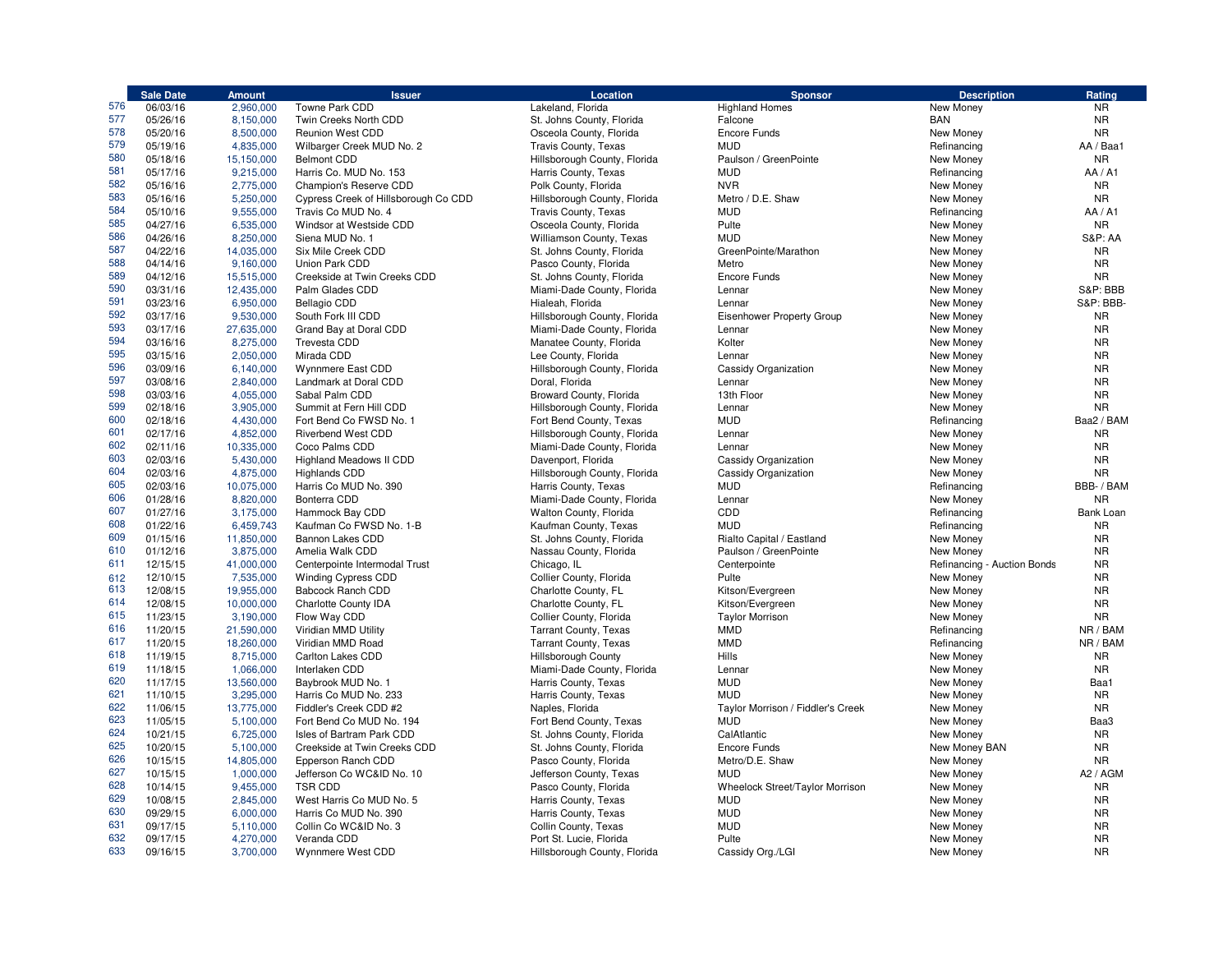|     | <b>Sale Date</b> | <b>Amount</b> | <b>Issuer</b>                         | Location                     | Sponsor                          | <b>Description</b>          | Rating           |
|-----|------------------|---------------|---------------------------------------|------------------------------|----------------------------------|-----------------------------|------------------|
| 634 | 08/28/15         | 9,210,000     | <b>Storey Park CDD</b>                | Orlando, Florida             | Lennar                           | New Money                   | NR               |
| 635 | 08/26/15         | 4,780,000     | Williamson Co MUD No. 13              | Williamson County, Texas     | <b>MUD</b>                       | Refinancing                 | AA / AGM         |
| 636 | 08/26/15         | 12,910,000    | Old Palm CDD                          | Palm Beach County, Florida   | CDD                              | Refinancing                 | <b>Bank Loan</b> |
| 637 | 08/24/15         | 1,390,000     | <b>Cypress Creek Utiltiy District</b> | Harris County, Texas         | <b>MUD</b>                       | New Money                   | A3 / AGM         |
| 638 | 08/14/15         | 4,620,000     | Union Park CDD                        | Pasco County, Florida        | Metro/GTIS                       | New Money                   | <b>NR</b>        |
| 639 | 07/16/15         | 18,830,000    | Bartram Park CDD                      | Jacksonville, Florida        | CDD                              | Refinancing                 | BBB / NR         |
| 640 | 07/15/15         | 1,985,000     | Harris Co MUD No. 468, Series 2015A   | Harris County, Texas         | <b>MUD</b>                       | New Money                   | A3 / AGM         |
| 641 | 06/30/15         | 30,710,000    | <b>Reunion East CDD</b>               | Osceola County, Florida      | CDD                              | Refinancing                 | <b>NR</b>        |
| 642 | 06/23/15         | 5,820,000     | Orchid Grove CDD                      | Pompano Beach, Florida       | CDD                              | Refinancing                 | <b>NR</b>        |
| 643 | 06/23/15         | 310,500       | Mirabella CDD                         | Hillsborough County, Florida | <b>Eisenhower Property Group</b> | New Money                   | <b>NR</b>        |
| 644 | 06/22/15         | 8,035,000     | Verano #1 CDD                         | St. Lucie County, Florida    | Kolter                           | New Money                   | <b>NR</b>        |
| 645 | 06/04/15         | 20,485,000    | Cypress Creek of Hillsborough Co CDD  | Hillsborough County, Florida | Metro/D.E. Shaw                  | Refinancing                 | <b>NR</b>        |
| 646 | 06/04/15         | 2,065,000     | Cypress Creek of Hillsborough Co CDD  | Hillsborough County, Florida | Metro/D.E. Shaw                  | New Money                   | <b>NR</b>        |
| 647 | 06/04/15         | 19,235,000    | <b>Reunion East CDD</b>               | Osceola County, Florida      | <b>Bondholders</b>               | Restructuring               | <b>NR</b>        |
| 648 | 06/01/15         | 4,190,000     | Windsor at Westside CDD               | Osceola County, Florida      | Pulte                            | New Money                   | <b>NR</b>        |
| 649 | 05/27/15         | 3,050,000     | Harris Co MUD No. 11                  | Harris County, Texas         | <b>MUD</b>                       | New Money                   | BBB+ / BAM       |
| 650 | 05/20/15         | 3,335,000     | Ballentrae Hillsborough CDD           | Hillsborough County, Florida | Cassidy Org./Lennar/LGI          | New Money                   | <b>NR</b>        |
| 651 | 05/14/15         | 3,500,000     | Willow Creek Farms MUD                | Waller County, Texas         | <b>MUD</b>                       | New Money                   | Baa2 / AGM       |
| 652 | 05/13/15         | 4,570,000     | Estancia At Wiregrass CDD             | Pasco County, Florida        | <b>Standard Pacific</b>          | New Money                   | <b>NR</b>        |
| 653 | 05/13/15         | 21,465,000    | Shingle Creek CDD                     | Osceola County, Florida      | Lennar                           | New Money                   | <b>NR</b>        |
| 654 | 04/29/15         | 4,285,000     | Reunion West CDD                      | Osceola County, Florida      | Encore Funds                     | New Money                   | <b>NR</b>        |
| 655 | 04/15/15         | 13,530,000    | Harmony CDD                           | Osceola County, Florida      | Starwood Capital                 | Refinancing                 | <b>NR</b>        |
| 656 | 04/08/15         | 3,165,000     | Six Mile Creek CDD                    | St. Johns County, Florida    | Greenpointe/Marathon             | New Money                   | <b>NR</b>        |
| 657 | 04/06/15         | 3,025,000     | Montgomery Co MUD No. 119             | Montgomery County, Texas     | <b>MUD</b>                       | New Money                   | Baa3 / AGM       |
| 658 | 04/01/15         | 1,295,000     | Harris Co MUD No. 468                 | Harris County, Texas         | <b>MUD</b>                       | New Money                   | A3 / AGM         |
| 659 | 03/25/15         |               |                                       |                              |                                  |                             | <b>NR</b>        |
|     |                  | 3,950,000     | Flow Way CDD                          | Collier County, Florida      | <b>Taylor Morrison</b>           | New Money                   |                  |
| 660 | 03/26/15         | 6,600,000     | The Oaks at Shady Creek CDD           | Hillsborough County, Florida | Lennar                           | New Money                   | <b>NR</b>        |
| 661 | 03/25/15         | 15,455,000    | South Bay CDD                         | Hillsborough County, Florida | <b>Bondholders</b>               | Restructuring               | <b>NR</b>        |
| 662 | 03/25/15         | 2,485,000     | City Center CDD                       | Polk County, Florida         | Bondholders                      | Restructuring               | <b>NR</b>        |
| 663 | 03/01/15         | 3,750,000     | Harris Co MUD No. 390                 | Harris County, Texas         | <b>MUD</b>                       | New Money                   | BBB- / AGM       |
| 664 | 03/18/15         | 9,055,000     | Randal Park CDD                       | Orlando, Florida             | <b>Mattamy Homes</b>             | New Money                   | <b>NR</b>        |
| 665 | 03/17/15         | 5,200,000     | Panther Trails CDD                    | Hillsborough County, Florida | Hills                            | New Money                   | <b>NR</b>        |
| 666 | 03/11/15         | 8,965,000     | <b>Keys Cove CDD</b>                  | Homestead, Florida           | CDD                              | Refinancing                 | Bank Loan        |
| 667 | 02/26/15         | 18,720,000    | Mariposa East PID                     | Rio Rancho, NM               | <b>Bondholders</b>               | Restructuring               | <b>NR</b>        |
| 668 | 02/24/15         | 18,555,000    | E Homestead CDD                       | Homestead, Florida           | CDD                              | Refinancing                 | <b>NR</b>        |
| 669 | 02/19/15         | 7,295,000     | Country Walk CDD                      | Pasco County, Florida        | CDD                              | Refinancing                 | $BBB+ / NR$      |
| 670 | 02/12/15         | 9,930,000     | <b>TSR CDD</b>                        | Pasco County, Florida        | <b>Wheelock Street</b>           | New Money                   | <b>NR</b>        |
| 671 | 02/10/15         | 19,165,000    | Miromar Lakes CDD                     | Lee County, Florida          | CDD                              | Refinancing                 | <b>NR</b>        |
| 672 | 02/05/15         | 4,430,000     | A.H. at Turnpike South CDD            | Miami-Dade, Florida          | <b>Adrian Developers</b>         | New Money                   | <b>NR</b>        |
| 673 | 01/14/15         | 30,980,000    | Beach Road Golf Estates CDD           | Bonita Springs, Florida      | Lennar                           | New Money                   | <b>NR</b>        |
| 674 | 01/08/15         | 3,500,000     | La Collina CDD                        | Hillsborough County, Florida | JEN Florida XVII LLC             | New Money                   | <b>NR</b>        |
| 675 | 12/22/14         | 3,830,000     | Solterra CDD                          | Polk County, Florida         | Kolter                           | New Money                   | <b>NR</b>        |
| 676 | 12/19/14         | 44,500,000    | Centerpointe Intermodal Trust         | Chicago, IL                  | Centerpointe                     | Refinancing - Auction Bonds | <b>NR</b>        |
| 677 | 12/09/14         | 16,575,000    | Arborwood CDD                         | Lee County, Florida          | <b>Bondholders</b>               | Restructuring               | <b>NR</b>        |
| 678 | 11/20/14         | 3,140,000     | Six Mile Creek CDD                    | St. Johns County, Florida    | <b>Bondholders</b>               | Restructuring               | <b>NR</b>        |
| 679 | 11/20/14         | 4,155,000     | Ballentrae Hillsborough CDD           | Hillsborough, Florida        | Cassidy Org.                     | New Money                   | <b>NR</b>        |
| 680 | 11/20/14         | 2,870,000     | Wynnmere West CDD                     | Hillsborough, Florida        | Cassidy Org.                     | New Money                   | <b>NR</b>        |
| 681 | 11/13/14         | 59,380,000    | Northern Palm Beach ID                | Palm Beach, Florida          | <b>Kolter Communities</b>        | New Money                   | <b>NR</b>        |
| 682 | 11/06/14         | 8,745,000     | Grand Bay                             | Miami Dade County, Florida   | Lennar                           | New Money                   | <b>NR</b>        |
| 683 | 10/20/14         | 3,435,000     | Highland Meadows II CDD               | Polk County, Florida         | Cassidy Org.                     | New Money                   | <b>NR</b>        |
| 684 | 10/08/14         | 15,485,000    | Grand Bay at Doral CDD                | Miami Dade County, Florida   | 107 Ave Doral Properties         | New Money                   | <b>NR</b>        |
| 685 | 09/29/14         | 2,500,000     | Hemingway CDD                         | Miami Dade County, Florida   | 13th Floor                       | New Money                   | <b>NR</b>        |
| 686 | 09/22/14         | 10,360,000    | Toscana Isles CDD                     | Venice, Florida              | Vanguard Land                    | New Money                   | <b>NR</b>        |
| 687 | 09/22/14         | 5,940,000     | Forest Brooke CDD                     | Hillsborough County, Florida | Lennar                           | New Money                   | <b>NR</b>        |
| 688 | 09/16/14         | 2,020,000     | <b>Rivercrest CDD</b>                 | Hillsborough County, Florida | CDD                              | New Money                   | Bank Loan        |
| 689 | 09/09/14         | 10,665,000    | Waterset North CDD                    | Hillsborough County, Florida | Newland                          | New Money                   | <b>NR</b>        |
| 690 | 09/05/14         | 6,175,000     | Century Gardens at Tamiami CDD        | Miami Dade County, Florida   | Lennar                           | New Money                   | <b>NR</b>        |
| 691 | 08/19/14         | 7,680,000     | Naples Reserve CDD                    | Naples, Florida              | iStar                            | New Money                   | <b>NR</b>        |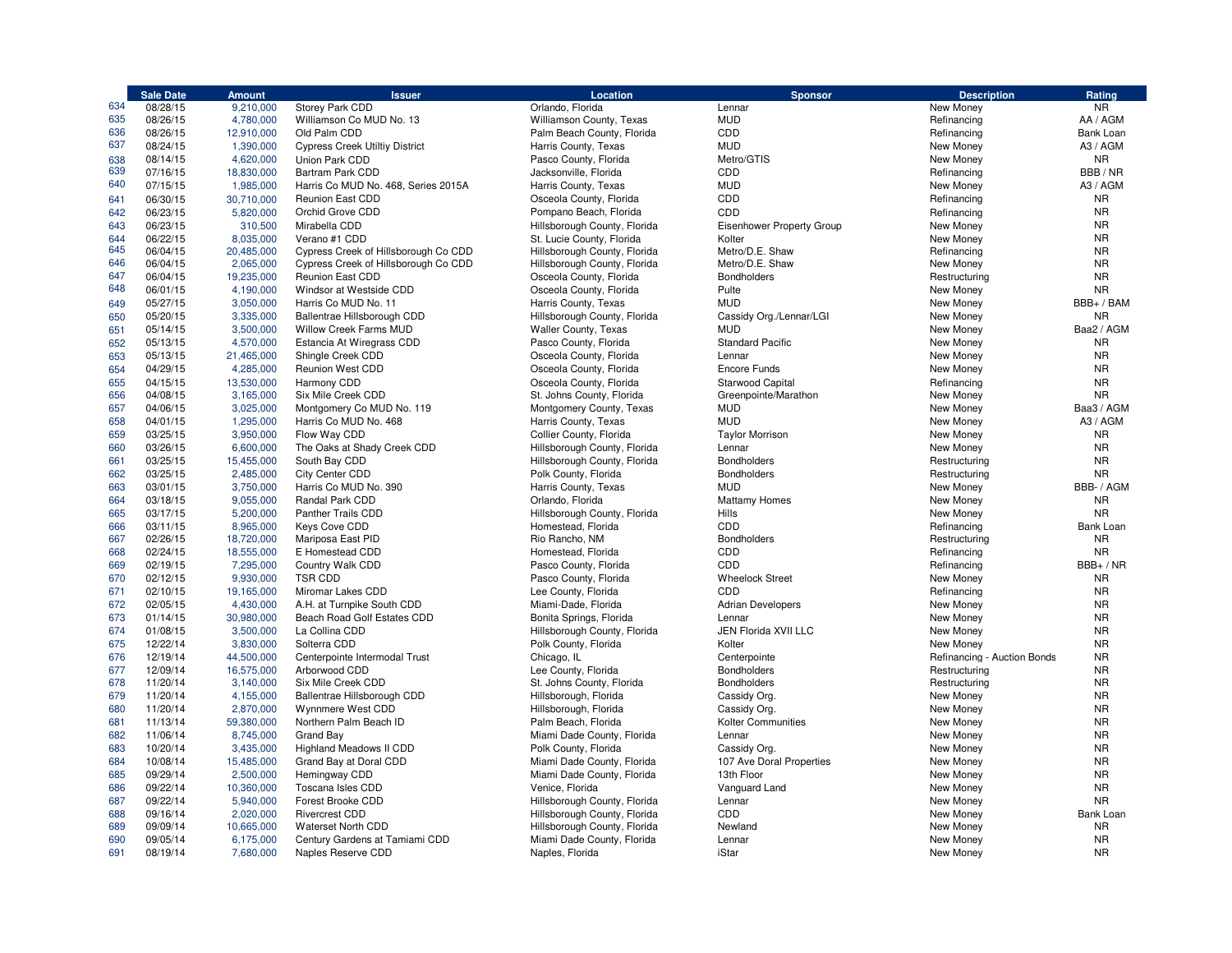|     | <b>Sale Date</b> | <b>Amount</b> | <b>Issuer</b>                   | Location                     | Sponsor                 | <b>Description</b>          | Rating           |
|-----|------------------|---------------|---------------------------------|------------------------------|-------------------------|-----------------------------|------------------|
| 692 | 08/13/14         | 5,325,000     | <b>Bluewaters CDD</b>           | Miami Dade County, Florida   | CDD                     | Refinancing                 | Bank Loan        |
| 693 | 08/13/14         | 2,895,000     | Park Creek CDD                  | Hillsborough County, Florida | Metro                   | New Money                   | <b>NR</b>        |
| 694 | 08/13/14         | 17,490,000    | Heritage Bay CDD                | Collier County, Florida      | CDD                     | Refinancing                 | <b>NR</b>        |
| 695 | 08/11/14         | 10,995,000    | Mediterranea CDD                | Palm Beach County, Florida   | <b>Westport Capital</b> | Restructuring & Sale        | <b>NR</b>        |
| 696 | 07/09/14         | 7,000,000     | Spring Lake CDD                 | Hillsborough County, Florida | Kolter/NVR              | New Money                   | <b>NR</b>        |
| 697 | 07/09/14         | 3,820,000     | K Bar Ranch CDD                 | Tampa, Florida               | MI/Lennar               | New Money                   | <b>NR</b>        |
| 698 | 06/30/14         | 4,005,000     | Century Gardens CDD             | Miami Dade County, Florida   | CDD                     | Refinancing                 | Bank Loan        |
| 699 | 06/23/14         | 4,340,000     | Terracina CDD                   | Palm Beach, Florida          | CDD                     | Refinancing                 | <b>Bank Loan</b> |
| 700 | 06/18/14         | 13,945,000    | Harmony CDD                     | Osceola County, Florida      | Starwood Capital        | Refinancing                 | <b>NR</b>        |
| 701 | 06/02/14         | 14,785,000    | Stoneybrook South CDD           | Osceola County, Florida      | Lennar                  | New Money                   | <b>NR</b>        |
| 702 | 05/01/14         | 1,650,000     | Riverside Park CDD              | Miami Dade County, Florida   | CDD                     | Refinancing                 | Bank Loan        |
| 703 | 05/01/14         | 1,665,000     | Silver Palms CDD                | Miami Dade County, Florida   | CDD                     | Refinancing                 | Bank Loan        |
| 704 | 05/08/14         | 16,600,000    | West Villages ID                | Sarasota, Florida            | Lennar                  | Restructuring & Sale        | <b>NR</b>        |
| 705 | 04/22/14         | 91,845,000    | Midtown Miami CDD               | Miami Dade County, Florida   | DDR/Midtown Opp.        | Refinancing                 | <b>NR</b>        |
| 706 | 04/11/14         | 23,560,000    | Sarasota National CDD           | Sarasota, Florida            | <b>WCI</b>              | Restructuring & Sale        | <b>NR</b>        |
| 707 | 04/11/14         | 1,600,000     | Tree Island CDD                 | Miami Dade County, Florida   | CDD                     | Refinancing                 | Bank Loan        |
| 708 | 04/01/14         | 3,765,000     | South Kendall CDD               | Miami Dade County, Florida   | CDD                     | Refinancing                 | Bank Loan        |
| 709 | 04/01/14         | 5,925,000     | Islands At Doral (NE) CDD       | Miami Dade County, Florida   | CDD                     | Refinancing                 | Bank Loan        |
| 710 | 03/28/14         | 28,245,000    | <b>Wentworth Estates CDD</b>    | Collier County, Florida      | Lennar                  | Restructuring & Sale        | <b>NR</b>        |
| 711 | 03/28/14         | 2,395,000     | South Fork East CDD             | Hillsborough County, Florida | Lennar / William Ryan   | New Money                   | <b>NR</b>        |
| 712 | 03/20/14         | 6,870,000     | Grand Bay @ Doral CDD           | Doral, Florida               | Lennar                  | Restructuring               | <b>NR</b>        |
| 713 | 03/14/14         | 12,130,000    | Sweetwater Creek CDD            | Jacksonville, Florida        | Lennar                  | Restructuring & Sale        | <b>NR</b>        |
| 714 | 03/08/14         | 11,520,000    | Cutler Cay CDD                  | Miami, Florida               | CDD                     | Refinancing                 | Bank Loan        |
| 715 | 02/28/14         | 840,000       | Islands at Doral III CDD        | Doral, Florida               | Lennar                  | New Money                   | <b>NR</b>        |
| 716 | 02/12/14         | 3,785,000     | Sabal Palm CDD                  | Broward County, Florida      | 13th Floor              | New Money                   | <b>NR</b>        |
| 717 | 01/28/14         | 14,390,000    | Lakes By The Bay CDD            | Miami, Florida               | CDD                     | Refinancing                 | <b>NR</b>        |
| 718 | 01/08/14         | 2,305,000     | <b>Highlands CDD</b>            | Hillsborough County, Florida | <b>Cassidy Homes</b>    | New Money                   | <b>NR</b>        |
| 719 | 11/19/13         | 7,050,000     | Flow Way CDD                    | Naples, Florida              | <b>Taylor Morrison</b>  | New Money                   | <b>NR</b>        |
| 720 | 11/19/13         | 46,000,000    | Centerpointe Intermodal Trust   | Chicago, IL                  | Centerpointe            | Refinancing - Auction Bonds | <b>NR</b>        |
| 721 | 10/16/13         | 2,630,000     | Gateway CDD                     | Ft Myers, Florida            | CDD                     | Refinancing                 | <b>NR</b>        |
| 722 | 10/16/13         | 4,815,000     | Park Creek CDD                  | Hillsborough County, Florida | Metro / Dune Capital    | New Money                   | <b>NR</b>        |
| 723 | 10/16/13         | 8,305,000     | Aventura Isles CDD              | Miami, Florida               | Encore Funds            | New Money                   | <b>NR</b>        |
| 724 | 10/15/13         | 10,690,000    | Venetian Parc CDD               | Miami, Florida               | Lennar                  | New Money                   | <b>NR</b>        |
| 725 | 10/07/13         | 8,730,000     | <b>Bellagio CDD</b>             | Miami, Florida               | Lennar                  | New Money                   | <b>NR</b>        |
| 726 | 09/30/13         | 15,430,000    | Estancia At Wiregrass CDD       | Pasco County, Florida        | <b>Standard Pacific</b> | New Money                   | <b>NR</b>        |
| 727 | 09/23/13         | 1,860,000     | Mirabella CDD                   | Hillsborough County, Florida | Hills / KB Home         | New Money                   | <b>NR</b>        |
| 728 | 07/22/13         | 9,630,000     | Union Park CDD                  |                              | Metro / Golden Tree     |                             | <b>NR</b>        |
| 729 | 07/01/13         |               | Pelican Marsh CDD               | Pasco County, Florida        | CDD                     | New Money                   | <b>NR</b>        |
|     |                  | 6,460,000     |                                 | Naples, Florida              |                         | Refinancing                 | <b>NR</b>        |
| 730 | 06/24/13         | 2,425,000     | <b>Fiddlers Creek CDD</b>       | Naples, Florida              | CDD<br>CDD              | Refinancing                 | <b>NR</b>        |
| 731 | 06/24/13         | 10,590,000    | South Dade Venture CDD          | Miami, Florida               |                         | Refinancing                 | <b>NR</b>        |
| 732 | 06/11/13         | 4,525,000     | Talis Park CDD                  | Naples, Florida              | Kitson                  | New Money                   |                  |
| 733 | 06/03/13         | 8,085,000     | Stonegate CDD                   | Miami, Florida               | CDD                     | Refinancing                 | <b>NR</b>        |
| 734 | 05/02/13         | 5,905,000     | <b>Fiddlers Creek CDD</b>       | Naples, Florida              | CDD                     | Refinancing                 | <b>NR</b>        |
| 735 | 05/21/13         | 9,300,000     | Stoneybrook South CDD           | Orlando, Florida             | Lennar                  | New Money                   | <b>NR</b>        |
| 736 | 05/14/13         | 11,795,000    | East Homestead CDD              | Miami, Florida               | CDD/Lennar              | New Money                   | <b>NR</b>        |
| 737 | 05/06/13         | 3,825,000     | Venetian Isles CDD              | Miami, Florida               | CDD                     | Refinancing                 | $A+$             |
| 738 | 05/03/13         | 25,000,000    | Liberty County Industrial Auth. | Liberty County, GA           | Starwood Capital        | New Money                   | <b>NR</b>        |
| 739 | 05/03/13         | 4,030,000     | Mediterra South CDD             | Naples, Florida              | CDD                     | Refinancing                 | <b>NR</b>        |
| 740 | 04/24/13         | 21,150,000    | Islands at Doral III CDD        | Miami, Florida               | CDD                     | Refinancing                 | A-               |
| 741 | 04/08/13         | 2,455,000     | Wyndam Park CDD                 | Miami, Florida               | CDD                     | Refinancing                 | $A -$            |
| 742 | 04/11/13         | 2,970,000     | Spicewood CDD                   | Miami, Florida               | CDD                     | Refinancing                 | <b>BBB</b>       |
| 743 | 04/24/13         | 4,260,000     | Parklands Lee CDD               | Ft Myers, Florida            | CDD                     | Refinancing                 | $A-NR$           |
| 744 | 04/09/13         | 15,000,000    | <b>Connerton West CDD</b>       | Pasco County, Florida        | Encore Funds            | Restructuring & Sale        | <b>NR</b>        |
| 745 | 04/01/13         | 5,420,000     | Oakmont Grove CDD               | Polk County, Florida         | Kolter                  | New Money                   | <b>NR</b>        |
| 746 | 03/27/13         | 5,720,000     | South Fork East CDD             | Hillsborough County, Florida | Bondholders             | Restructuring               | <b>NR</b>        |
| 747 | 03/26/13         | 8,050,000     | Bartram Park CDD                | Jacksonville, Florida        | <b>Standard Pacific</b> | Restructuring & Sale        | <b>NR</b>        |
| 748 | 03/25/13         | 5,730,000     | Portofino Isles CDD             | St. Lucie County, Florida    | CDD                     | Refinancing                 | BBB-             |
| 749 | 03/18/13         | 2,135,000     | Hemingway CDD                   | Miami, Florida               | 13th Floor              | New Money                   | <b>NR</b>        |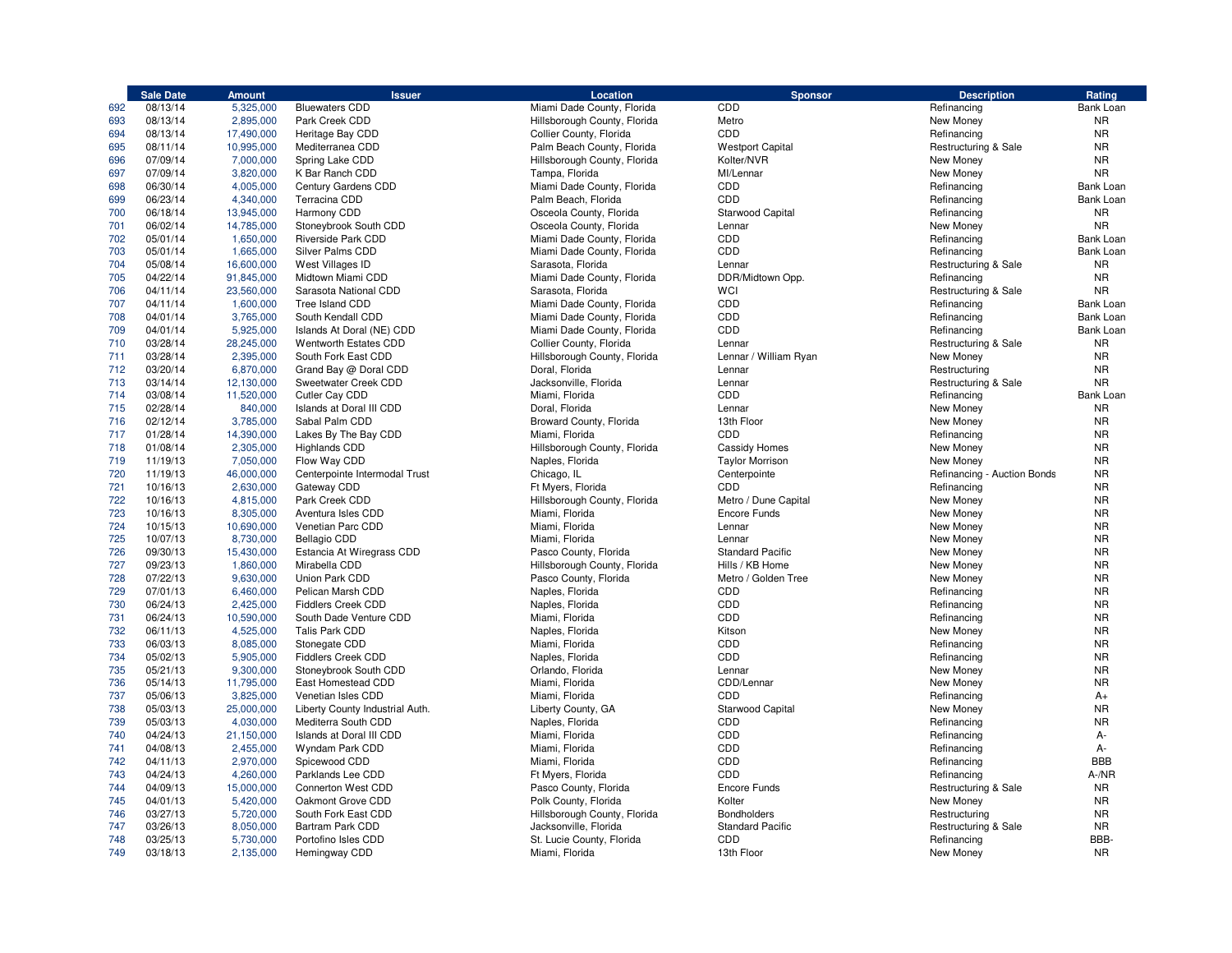|     | <b>Sale Date</b> | <b>Amount</b> | <b>Issuer</b>                    | Location                     | <b>Sponsor</b>         | <b>Description</b>          | Rating              |
|-----|------------------|---------------|----------------------------------|------------------------------|------------------------|-----------------------------|---------------------|
| 750 | 03/04/13         | 15,920,000    | Verandah West CDD                | Ft Myers, Florida            | Kolter                 | Refinancing                 | <b>NR</b>           |
| 751 | 03/04/13         | 2.595.000     | Sausalito Bay CDD                | Miami, Florida               | CDD                    | Refinancing                 | $A -$               |
| 752 | 03/04/13         | 1,425,000     | Cory Lakes CDD                   | Hillsborough County, Florida | Kolter                 | New Money                   | <b>NR</b>           |
| 753 | 03/04/13         | 6,170,000     | <b>Belmont CDD</b>               | Hillsborough County, Florida | Paulson/GP             | New Money                   | <b>NR</b>           |
| 754 | 01/14/13         | 2,860,000     | <b>Highlands CDD</b>             | Hillsborough County, Florida | Private                | New Money                   | <b>NR</b>           |
| 755 | 12/21/12         | 2,820,000     | Cypress Shadows CDD A Bonds      | Lee County, Florida          | Cameratta              | New Money                   | <b>NR</b>           |
| 756 | 12/21/12         | 6,225,000     | Cypress Shadows CDD B Bonds      | Lee County, Florida          | Cameratta              | New Money                   | <b>NR</b>           |
| 757 | 12/19/12         | 48,000,000    | Centerpointe Intermodal Trust    | Chicago, IL                  | Centerpointe           | Refinancing - Auction Bonds | <b>NR</b>           |
| 758 | 12/08/12         | 19,750,000    | Landmark at Doral CDD            | Miami, Florida               | Lennar                 | Restructuring & Sale        | <b>NR</b>           |
| 759 | 11/27/12         | 6,730,000     | University Square CDD            | Lee County, Florida          | Miromar                | Refinancing                 | <b>NR</b>           |
| 760 | 10/18/12         | 11,625,000    | Grand Bay CDD                    | Miami, Florida               | Lennar                 | New Money                   | <b>NR</b>           |
| 761 | 10/02/12         | 8,240,000     | Bainebridge CDD                  | Jacksonville, Florida        | Lennar                 | Restructuring & Sale        | <b>NR</b>           |
| 762 | 09/10/12         | 16,950,000    | <b>Reunion West CDD</b>          | Orlando, Florida             | <b>Encore Funds</b>    | Restructuring & Sale        | N/R                 |
| 763 | 09/04/12         | 1,660,000     | Villa Portofino East CDD         | Homestead, Florida           | CDD                    | New Money                   | <b>NR</b>           |
| 764 | 08/30/12         | 7,610,000     | Pelican Marsh CDD                | Collier County, Florida      | CDD                    | Refinancing                 | <b>NR</b>           |
| 765 | 08/28/12         | 12,345,000    | Miromar Lakes CDD                | Lee County, Florida          | CDD                    | Refinancing                 | <b>NR</b>           |
| 766 | 08/21/12         | 94,985,000    | <b>Tolomato CDD</b>              | Jacksonville, Florida        | <b>Bondholders</b>     | Restructuring               | <b>NR</b>           |
| 767 | 07/16/12         | 10,220,000    | Cordoba Ranch CDD                | Hillsborough County, Florida | Westport/BTI           | Restructuring & Sale        | <b>NR</b>           |
| 768 | 06/20/12         | 3,180,000     | Triple Creek CDD                 | Hillsborough County, Florida | Greenpoint/Paulson     | New Money                   | <b>NR</b>           |
| 769 | 06/06/12         | 25,060,000    | Bartram Park CDD                 | Duval, Florida               | <b>Bondholders</b>     | Restructuring & Sale        | <b>NR</b>           |
| 770 | 05/31/12         | 2,830,000     | Trails at Monterey CDD           | Miami Dade County, Florida   | CDD                    | Refinancing                 | <b>S&amp;P "A-"</b> |
| 771 | 05/17/12         | 5,115,000     | Randal Park CDD                  | Orlando, Florida             | <b>Wheelock Street</b> | New Money                   | <b>NR</b>           |
| 772 | 05/04/12         | 19,450,000    | Venetian CDD                     | Venice, Florida              | CDD / WCI              | Refinancing                 | <b>NR</b>           |
| 773 | 05/04/12         | 3,175,000     | Interlaken CDD                   | Miami Dade County, Florida   | Lennar                 | New Money                   | <b>NR</b>           |
| 774 | 05/03/12         | 13,455,000    | Mediterra South CDD              | Collier County, Florida      | CDD                    | Refinancing                 | S&P "BBB-"          |
| 775 | 05/01/12         | 3,965,000     | Century Gardens at Tamiami CDD   | Miami Dade County, Florida   | Lennar                 | <b>B</b> Bond Refinancing   | <b>NR</b>           |
| 776 | 04/23/12         | 4,305,000     | Century Parc CDD                 | Miami Dade County, Florida   | CDD                    | Refinancing                 | <b>S&amp;P "A-"</b> |
| 777 | 04/16/12         | 14,350,000    | <b>Baywinds CDD</b>              | Homestead, Florida           | Lennar                 | <b>B</b> Bond Refinancing   | <b>NR</b>           |
| 778 | 04/12/12         | 9,185,000     | South Dade Venture CDD           | Homestead, Florida           | CDD                    | Refinancing                 | S&P "BBB-"          |
| 779 | 04/02/12         | 2,780,000     | Penthathlon CDD                  | Miami Dade County, Florida   | CDD                    | Refinancing                 | <b>S&amp;P "A-"</b> |
| 780 | 03/29/12         | 5,160,000     | Lake Powell CDD                  | Bay County, Florida          | CDD                    | Refinancing                 | <b>NR</b>           |
| 781 | 03/21/12         | 23,890,000    | Lakes By The Bay CDD             | Miami Dade County, Florida   | CDD/Lennar             | New Money                   | <b>NR</b>           |
| 782 | 03/15/12         | 6,920,000     | Renaissance CDD                  | Lee County, Florida          | CDD                    | Refinancing                 | <b>NR</b>           |
| 783 | 03/15/12         | 8,565,000     | Amelia Walk CDD                  | Nassau County, Florida       | Paulson/Greenpoint     | Restructuring & Sale        | <b>NR</b>           |
| 784 | 03/08/12         | 8,770,000     | Parklands West CDD               | Bonita Springs, Florida      | CDD                    | Refinancing                 | <b>NR</b>           |
| 785 | 03/02/12         | 1,650,000     | Osprey Oaks CDD                  | Palm Beach County, Florida   | Blackrock              | New Money                   | <b>NR</b>           |
| 786 | 02/23/12         | 9,695,000     | Hawks Point CDD                  | Hillsborough County, Florida | Lennar                 | Restructuring & Sale        | <b>NR</b>           |
| 787 | 02/23/12         | 14,785,000    | Vizcaya In Kendall CDD           | Miami Dade County, Florida   | Lennar                 | Restructuring & Sale        | <b>NR</b>           |
| 788 | 01/27/12         | 2,795,000     | Interlaken CDD                   | Miami Dade County, Florida   | Lennar                 | New Money - BANS            | <b>NR</b>           |
| 789 | 12/15/11         | 48,000,000    | Centerpointe Intermodal Trust    | Joliet, IL                   | Centerpointe           | Refinancing - Auction Bonds | <b>NR</b>           |
| 790 | 11/16/11         | 4,400,000     | Cypress Shadows CDD              | Ft Myers, Florida            | Cameratta              | New Money                   | <b>NR</b>           |
| 791 | 11/07/11         | 19,224,000    | Paseo CDD                        | Lee County, Florida          | Bondholders/Stock      | Restructuring               | <b>NR</b>           |
| 792 | 08/30/11         | 8,160,000     | <b>Fishhawk CDD</b>              | Hillsborough County, Florida | Newland                | New Money                   | <b>NR</b>           |
| 793 | 08/19/11         | 3,380,000     | Enclave at Black Pont Marina CDD | Miami Dade County, Florida   | Lennar                 | <b>B</b> Bond Refinancing   | <b>NR</b>           |
| 794 | 08/01/11         | 11,980,000    | Palm Glades CDD                  | Miami Dade County, Florida   | Lennar                 | <b>B</b> Bond Refinancing   | <b>NR</b>           |
| 795 | 07/20/11         | 680,000       | K Bar Ranch CDD                  | Tampa, Florida               | CDD/Mobley             | New Money                   | <b>NR</b>           |
| 796 | 07/11/11         | 13,550,000    | Concorde Estates CDD             | Osceloa County, Florida      | <b>Bondholders</b>     | Restructuring               | <b>NR</b>           |
| 797 | 05/27/11         | 25,870,000    | River Hall CDD                   | Lee County, Florida          | Paulson/Greenpoint     | Restructuring & Sale        | <b>NR</b>           |
| 798 | 05/02/11         | 13,060,000    | East Homestead CDD               | Homestead, Florida           | Lennar                 | <b>B</b> Bond Refinancing   | <b>NR</b>           |
| 799 | 03/15/11         | 9,055,000     | Magnolia Park CDD                | Hillsborough County, Florida | Pulte                  | Restructuring - Tende       | <b>NR</b>           |
| 800 | 02/15/11         | 2,655,000     | Panther Trails CDD               | Hillsborough County, Florida | CDD/Lennar             | New Money                   | <b>NR</b>           |
| 801 | 02/07/11         | 9,295,000     | <b>Bridgewater CDD</b>           | Lakeland, Florida            | Crescent               | Restructuring               | <b>NR</b>           |
| 802 | 01/12/11         | 25,000,000    | Arborwood CDD                    | Ft Myers, Florida            | Pulte                  | Restructuring - Tender      | <b>NR</b>           |
| 803 | 01/11/11         | 3,735,000     | Terra Bella CDD                  | Hillsborough County, Florida | Starwood Capital       | New Money                   | <b>NR</b>           |
| 804 | 01/07/11         | 12,720,000    | Harrison Ranch CDD               | Manatee County, Florida      | Pulte                  | Restructuring - Tender      | <b>NR</b>           |
| 805 | 11/27/10         | 33,000,000    | Quarry CDD                       | Ft Myers, Florida            | Pulte                  | Restructuring - Tender      | <b>NR</b>           |
| 806 | 09/15/10         | 4,945,000     | South Kendall CDD                | Miami Dade County, Florida   | CDD                    | New Money                   | <b>NR</b>           |
| 807 | 07/26/10         | 11,369,000    | Overoaks CDD                     | Osceola County, Florida      | <b>Bondholders</b>     | Restructuring               | <b>NR</b>           |